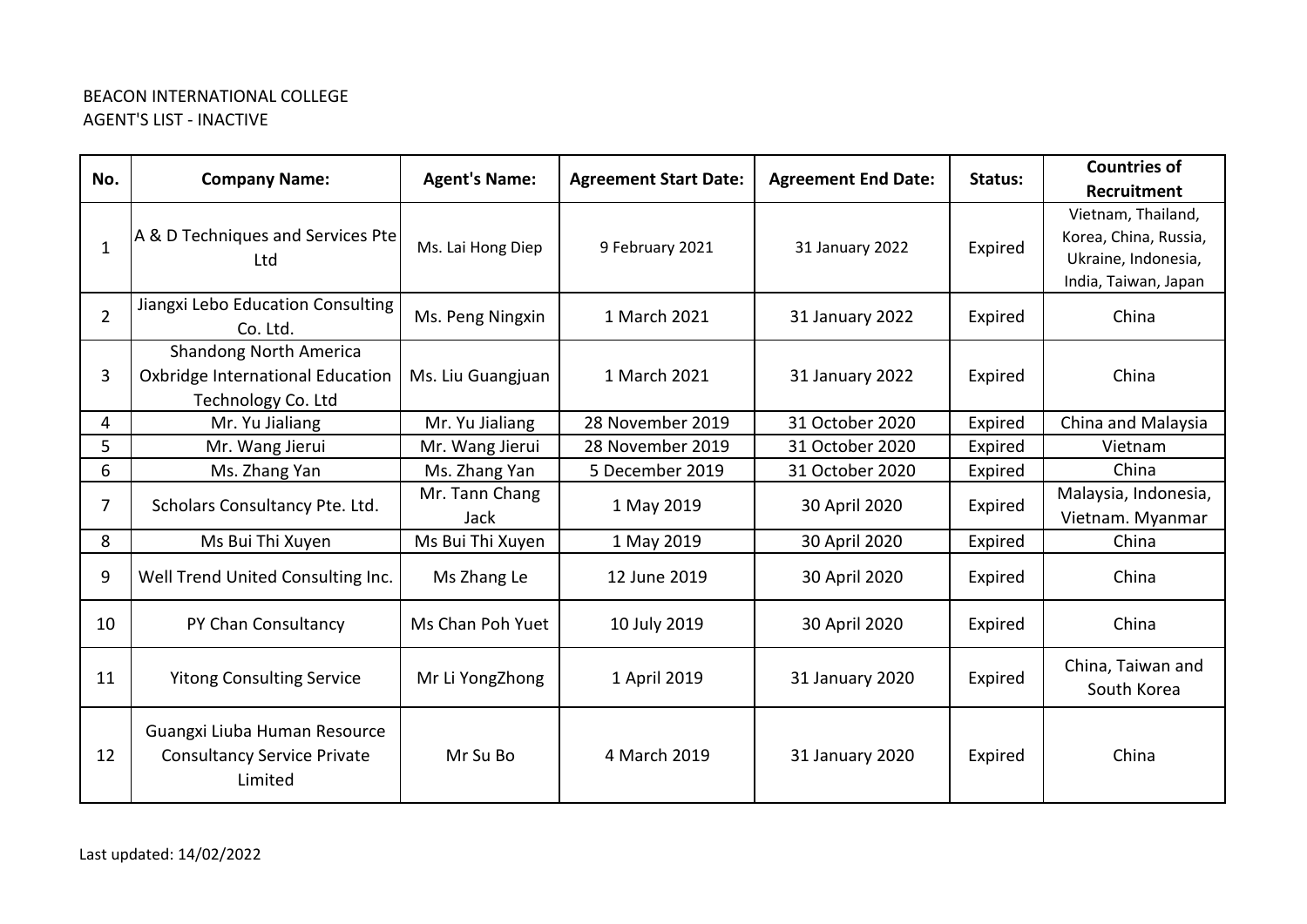| 13 | Shinyway International<br>Cooperation Co. Ltd.                | Ms Jane Teng           | 4 March 2019      | 31 January 2020 | Expired | Malaysia, Vietnam,<br>China, Hong Kong,<br>Korea, Singapore, and<br>Taiwan |
|----|---------------------------------------------------------------|------------------------|-------------------|-----------------|---------|----------------------------------------------------------------------------|
| 14 | CTYC Capital Singapore Pte. Ltd.                              | Mr. Huang Chun<br>Chen | 1 November 2018   | 31 October 2019 | Expired | India                                                                      |
| 15 | Good Morrow Pte Ltd                                           | Ms Liu Yan             | 10 September 2018 | 31 July 2019    | Expired | Malaysia                                                                   |
| 16 | First Idea Consultancy                                        | Mr. Khoo Kian See      | 1 May 2018        | 30 April 2019   | Expired | China                                                                      |
| 17 | Ms. Jyoti Cassad                                              | Ms. Jyoti Cassad       | 18 May 2018       | 30 April 2019   | Expired | Malaysia and<br>Indonesia                                                  |
| 18 | A & E College Sdn. Bhd.                                       | Mr. Ng Teck Yeong      | 9 April 2018      | 31 January 2019 | Expired | Thailand, Vietnam,<br>Korea, China and<br>Singapore                        |
| 19 | Harbin Bincai (Study Abroad)<br>Information Advisory Co. Ltd. | Ms. Weiwei             | 2 April 2018      | 31 January 2019 | Expired | China                                                                      |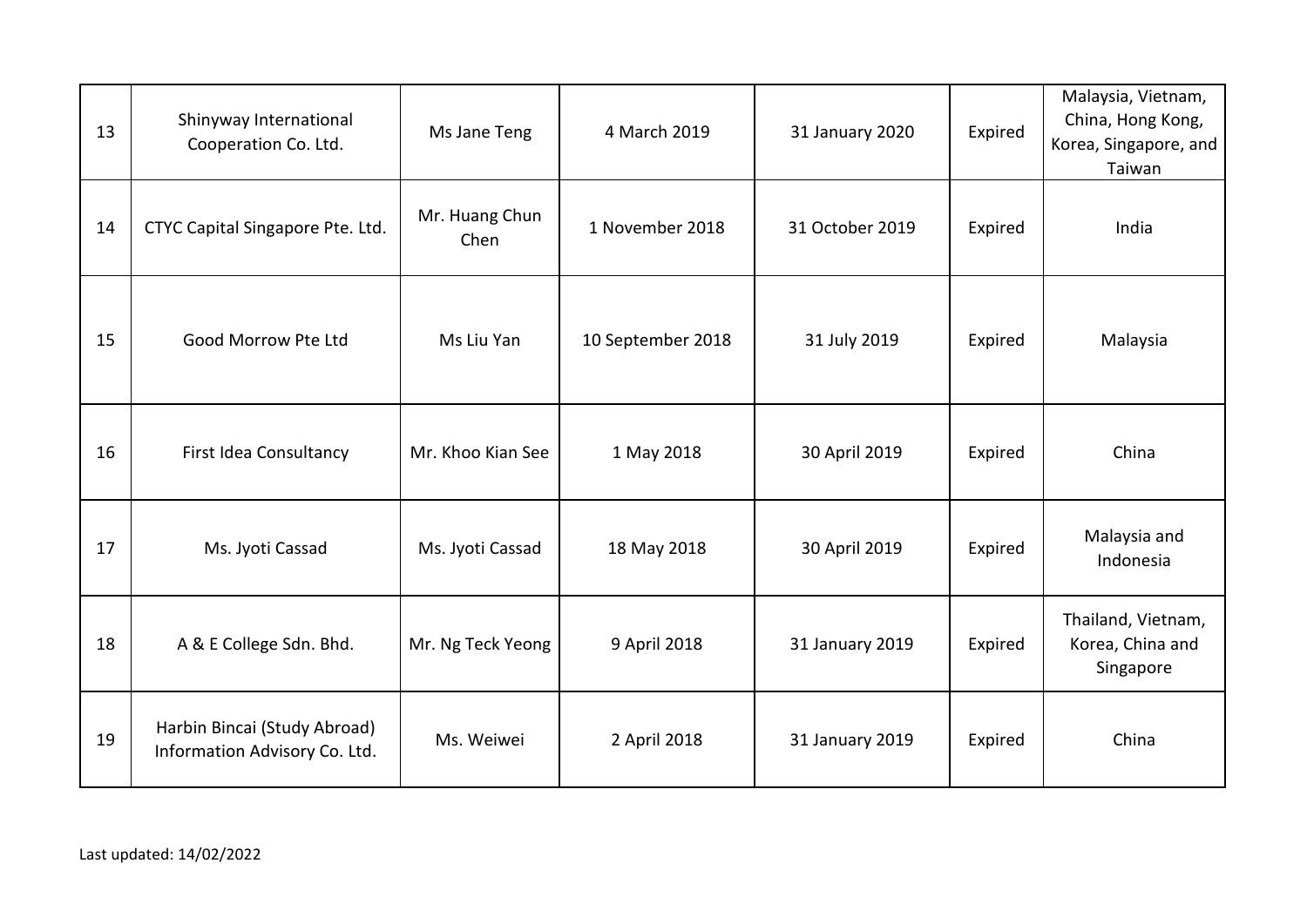| 20 | Mr. Chew Aw Kiong                                       | Mr. Chew Aw Kiong             | 16 March 2018     | 31 January 2019 | Expired | Malaysia, Vietnam,<br>and China                                              |
|----|---------------------------------------------------------|-------------------------------|-------------------|-----------------|---------|------------------------------------------------------------------------------|
| 21 | Ms. Jin Junyu                                           | Ms. Jin Junyu                 | 1 February 2018   | 31 January 2019 | Expired | China and Singapore                                                          |
| 22 | Guangxi Liuba Laowu Co. Ltd.                            | Mr. Wu Kai Yuan               | 4 January 2018    | 31 October 2018 | Expired | Thailand                                                                     |
| 23 | Ms. Neo Karyn                                           | Ms. Neo Karyn                 | 28 September 2017 | 31 July 2018    | Expired | Philippines,<br>India, Cambodia,<br>Vietnam, Morocco,<br>Algeria, and Bhutan |
| 24 | Pakson Education Pte. Ltd.                              | Mr. Ban Yu Nian               | 27 September 2017 | 31 July 2018    | Expired | <b>Taiwan and China</b>                                                      |
| 25 | <b>Sydney Education Corner Limited</b><br>Partnership   | Mrs. Chompunoot<br>Wisuttisak | 13 July 2017      | 30 April 2018   | Expired | Vietnam                                                                      |
| 26 | Macpherson International<br><b>Business Consultancy</b> | Ms. Sheina Longno<br>Erum     | 11 July 2017      | 30 April 2018   | Expired | Vietnam                                                                      |
| 27 | Franklin International Education<br>Group               | Ms. Liang Fei Wen             | 20 June 2017      | 30 April 2018   | Expired | Vietnam                                                                      |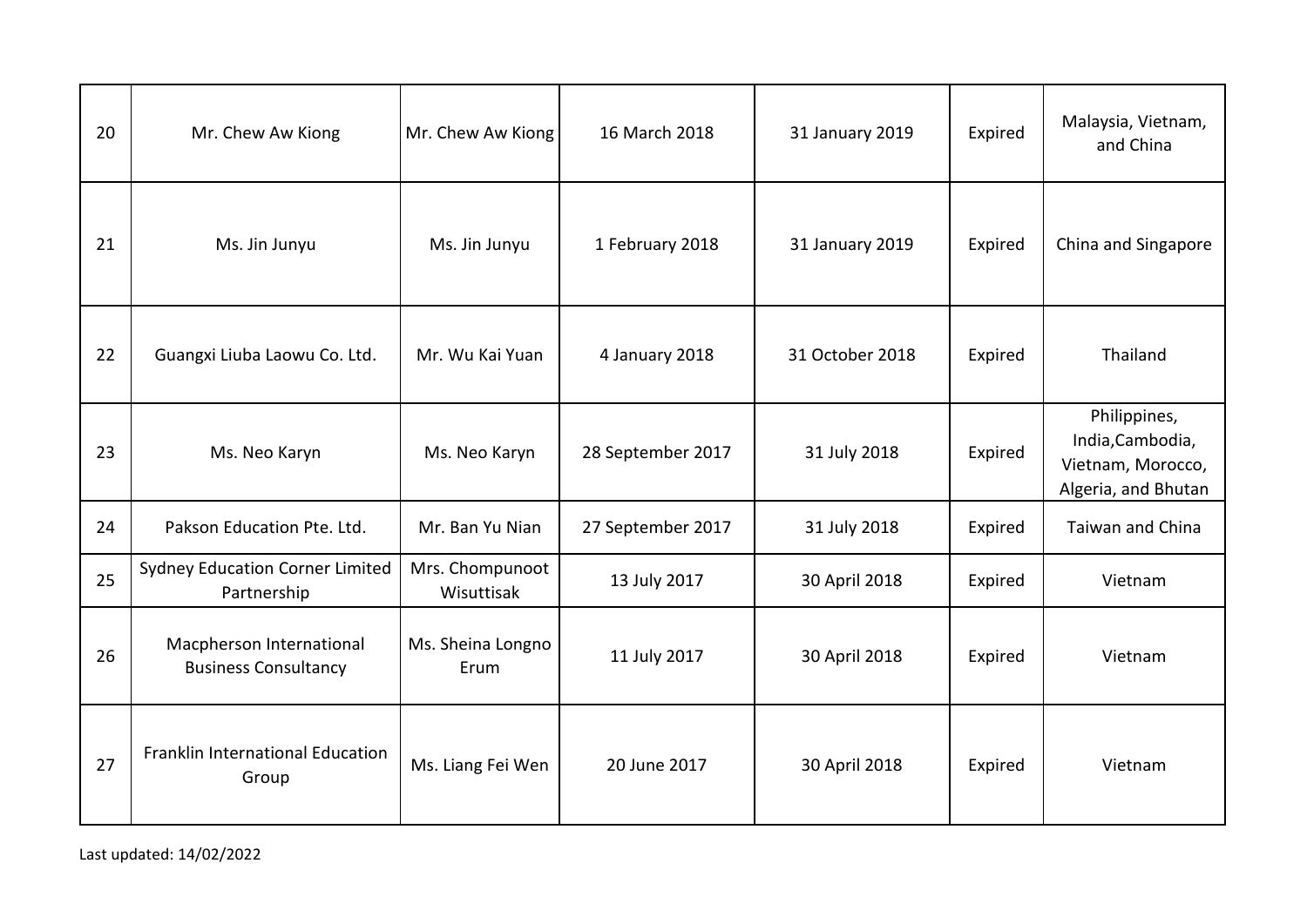| 28 | Bridge Blue Consultant and Trade<br><b>Company Limited</b>            | Ms. Nguyen Thi Mai<br>Khuyen               | 14 June 2017     | 30 April 2018   | Expired | <b>Bhutan and India</b>     |
|----|-----------------------------------------------------------------------|--------------------------------------------|------------------|-----------------|---------|-----------------------------|
| 29 | New World Study Abroad<br><b>Consulting Company Limited</b>           | Ms. Nguyen Thi<br>Cam Tien                 | 8 March 2017     | 31 January 2018 | Expired | <b>Bhutan</b>               |
| 30 | Thien Tu Consulting & Trading<br><b>Company Limited</b>               | Ms. Dao Thi Thanh<br>Thao                  | 20 March 2017    | 31 January 2018 | Expired | Bhutan, India, and<br>Nepal |
| 31 | <b>Edulink Education Consultancy</b><br>and Placement Firm            | Mr. Tashi Chonjur                          | 25 January 2017  | 31 October 2017 | Expired | Singapore and China         |
| 32 | <b>Bhutan International Education</b><br>Consultancy & Placement Firm | Mr. Subba Birkha<br>Bdr.                   | 11 November 2016 | 31 October 2017 | Expired | China                       |
| 33 | Mr. Wangdi Sonam                                                      | Mr. Wangdi Sonam                           | 1 November 2016  | 31 October 2017 | Expired | China and Hong Kong         |
| 34 | Mr. Pham Phuong Dong                                                  | Mr. Pham Phuong<br>Dong                    | 22 August 2016   | 31 July 2017    | Expired | Vietnam                     |
| 35 | Ms. Zhong Hai Yan<br>Mr. Tung Chee Peng                               | Ms. Zhong Hai Yan<br>Mr. Tung Chee<br>Peng | 23 August 2016   | 31 July 2017    | Expired | China                       |
| 36 | Chen Yuan Education Consultancy<br>Pte. Ltd.                          | Mr. Zhao XiangLong                         | 25 August 2016   | 31 July 2017    | Expired | India                       |
| 37 | DR Pacific Holdings Pte. Ltd                                          | Mr. Ng Raymond                             | 1 August 2016    | 31 July 2017    | Expired | China                       |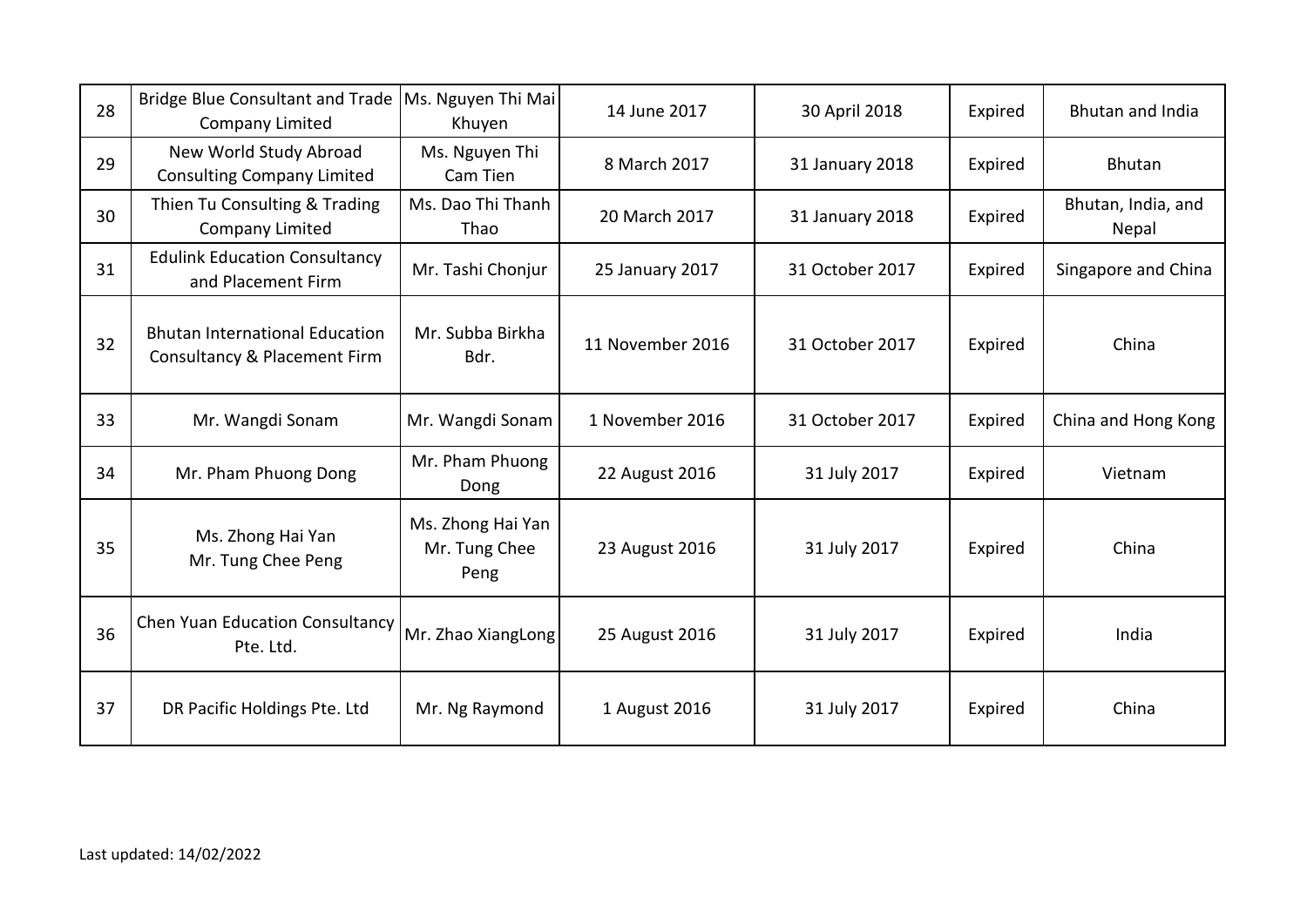| 38 | One Step International Education<br><b>Consulting Company</b>                        | Mr. Le Bao Thang      | 1 August 2016  | 31 July 2017    | Expired | India, Sri Lanka,<br>Bangladesh and Nepal               |
|----|--------------------------------------------------------------------------------------|-----------------------|----------------|-----------------|---------|---------------------------------------------------------|
| 39 | Yun Nan Wunua Xinilan Da<br><b>Education &amp; Training Centre</b><br>县明五化实联十町业数夸拉训出 | Mr. Yang Miao         | 12 August 2016 | 31 July 2017    | Expired | Vietnam                                                 |
| 40 | <b>Success Heights Immigration</b><br>Consultancy                                    | Mr. Sarbjit Singh     | 1 May 2016     | 30 April 2017   | Expired | China                                                   |
| 41 | Individual                                                                           | Mr. Tan Em Hong       | 1 May 2016     | 30 April 2017   | Expired | China                                                   |
| 42 | <b>Overseas Education Centre</b>                                                     | Mr. Jagat Patel       | 10 May 2016    | 30 April 2017   | Expired | China                                                   |
| 43 | <b>Global Education Services</b><br><b>Company Limited</b>                           | Mr. Ngo Quang<br>Hung | 24 May 2016    | 30 April 2017   | Expired | China                                                   |
| 44 | S Mille International Cultural&Art<br><b>Communication Center</b>                    | Mr. Zhang Wei         | 30 March 2016  | 31 January 2017 | Expired | mara, singapore,<br>Australia, New<br>Jordand US UK and |
| 45 | <b>Aresource Management Services</b><br>Pte. Ltd.                                    | Ms. Yuan Lin          | 23 March 2016  | 31 January 2017 | Expired | Vietnam                                                 |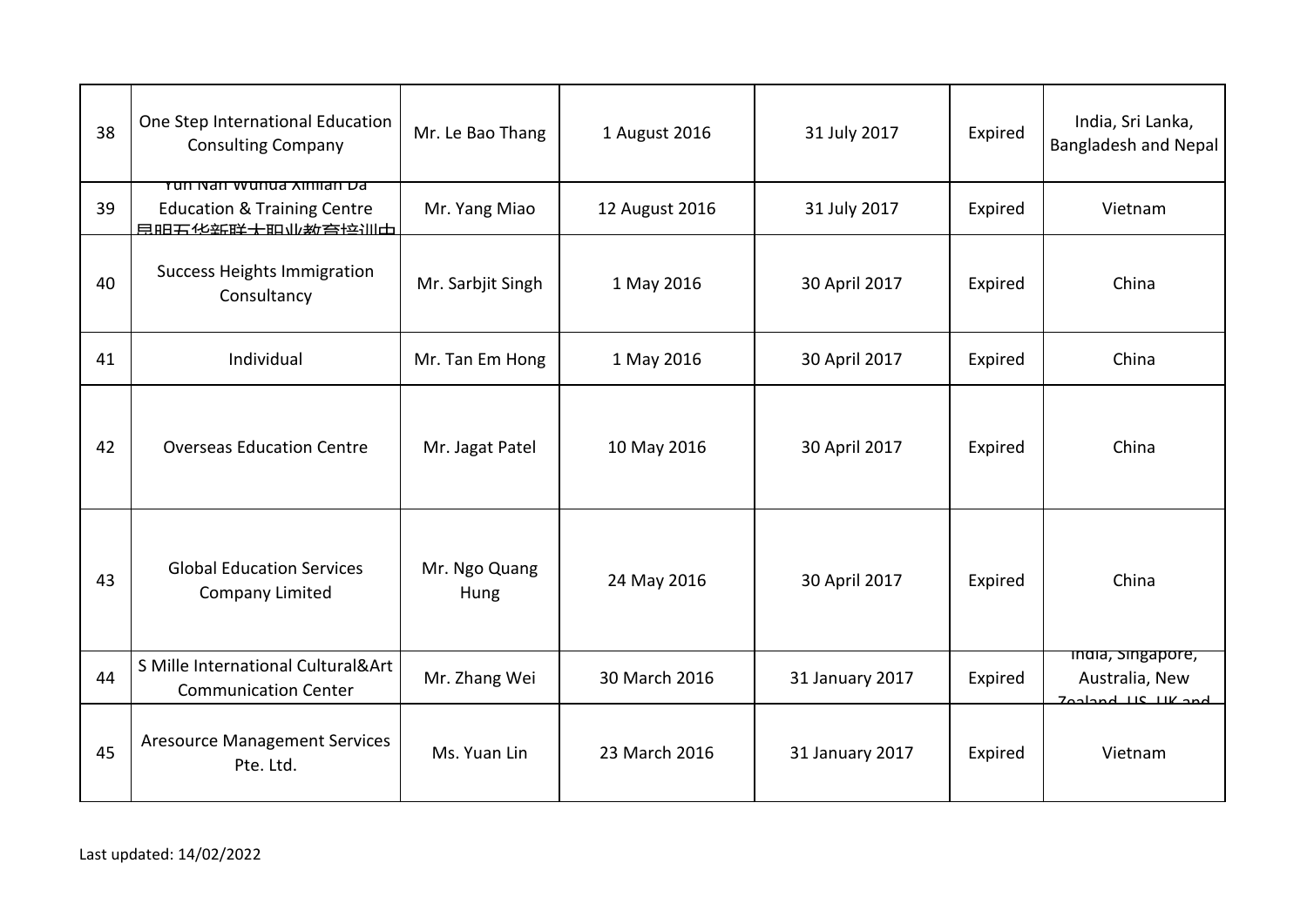| 46 | Individual                                         | Mr. Zhang Jun               | 11 February 2016 | 31 January 2017 | Expired | Singapore, China                                                                                                       |
|----|----------------------------------------------------|-----------------------------|------------------|-----------------|---------|------------------------------------------------------------------------------------------------------------------------|
| 47 | King-On Holdings Pte Ltd                           | Ms. Chen Meiqi              | 1 February 2016  | 31 January 2017 | Expired | Singapore, Vietnam,<br>China, India, Sri Lanka<br>and Myanmar                                                          |
| 48 | <b>Overseas Edvises</b>                            | Mr. Taranbir Singh<br>Lalli | 16 November 2015 | 31 October 2016 | Expired | China                                                                                                                  |
| 49 | Individual                                         | Ms. Nguyen Minh<br>Chi      | 1 November 2015  | 31 October 2016 | Expired | India, Sri Lanka,<br>Bhutan, Vietnam,<br>Malaysia and Thailand                                                         |
| 50 | Singapore Education Management<br>Pte. Ltd.        | Ms. Ruby Wu Wei<br>Hua      | 1 November 2015  | 31 October 2016 | Expired | China, Singapore and<br>Vietnam                                                                                        |
| 51 | Raffles Early Childhood<br>International Pte. Ltd. | Ms. Huang Liu               | 1 November 2015  | 31 October 2016 | Expired | China                                                                                                                  |
| 52 | Individual                                         | Ms. Li Mei                  | 20 August 2015   | 31 July 2016    | Expired | <del>Taiwan, China, mula,</del><br>Thailand, Bangladesh<br>and Malaysia [in the<br>listed areas only:<br>Malaka Magari |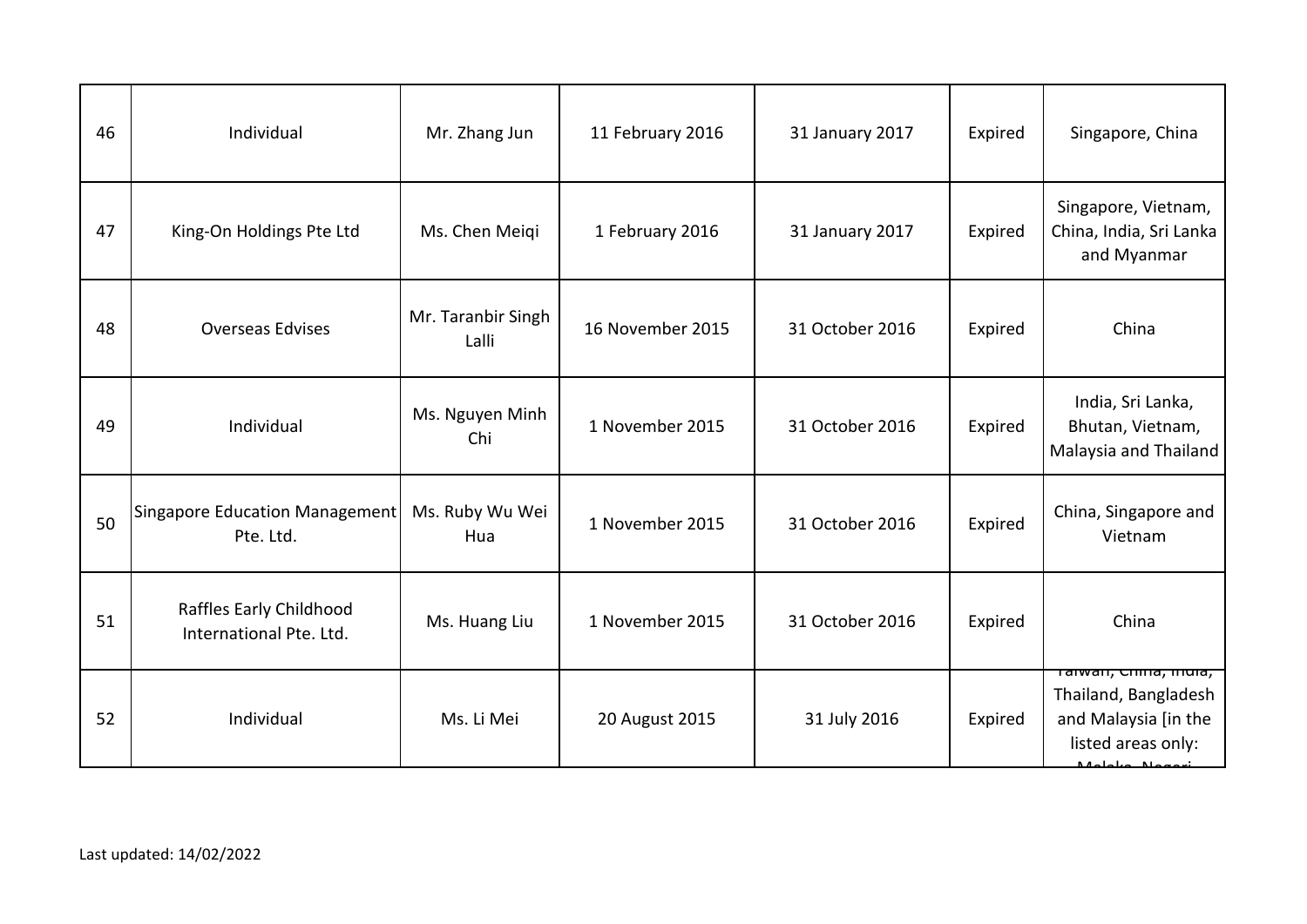| 53 | Summit International Consultancy                                                              | Mr. Alvin Khan                 | 8 October 2015 | 31 July 2016    | Expired | China                                               |
|----|-----------------------------------------------------------------------------------------------|--------------------------------|----------------|-----------------|---------|-----------------------------------------------------|
| 54 | Global Consultancy Pte. Ltd.                                                                  | Ms. Mei Shu Qing,<br>Mavis 梅老师 | 15 July 2015   | 30 April 2016   | Expired | China, Malaysia,<br>Singapore, Burma and<br>Vietnam |
| 55 | Fuznou Asam Training Schoor<br>福州朝日培训学校<br>Formerly<br>$7$ buang An $\Pi$ $\dot{\mathcal{D}}$ | Mr. Liu Wen Xin<br>刘文新老师       | 27 June 2015   | 30 April 2016   | Expired | Singapore and<br>Vietnam                            |
| 56 | ER Employment Agency Pte Ltd                                                                  | Ms. Kendra Er Guat<br>Keow     | 20 May 2015    | 30 April 2016   | Expired | Singapore and China                                 |
| 57 | Run Jia Consultancy Private<br>Limited                                                        | Ms. He Yuxiao                  | 1 May 2015     | 30 April 2016   | Expired | Vietnam                                             |
| 58 | Megabucks Figure Sdn. Bhd                                                                     | Mr. Woo Kwang<br>Zenq          | 4 March 2015   | 31 January 2016 | Expired | Sri Lanka<br><b>Maldives</b>                        |
| 59 | Cong Ty Co Phan Thuog Mai Dich<br>Vu Giao Duc Va Tu Van Du Hoc<br><b>Toan Cau</b>             | Mr. Doan Minh<br>Quan          | 3 March 2015   | 31 January 2016 | Expired | China, Singapore and<br>Indonesia                   |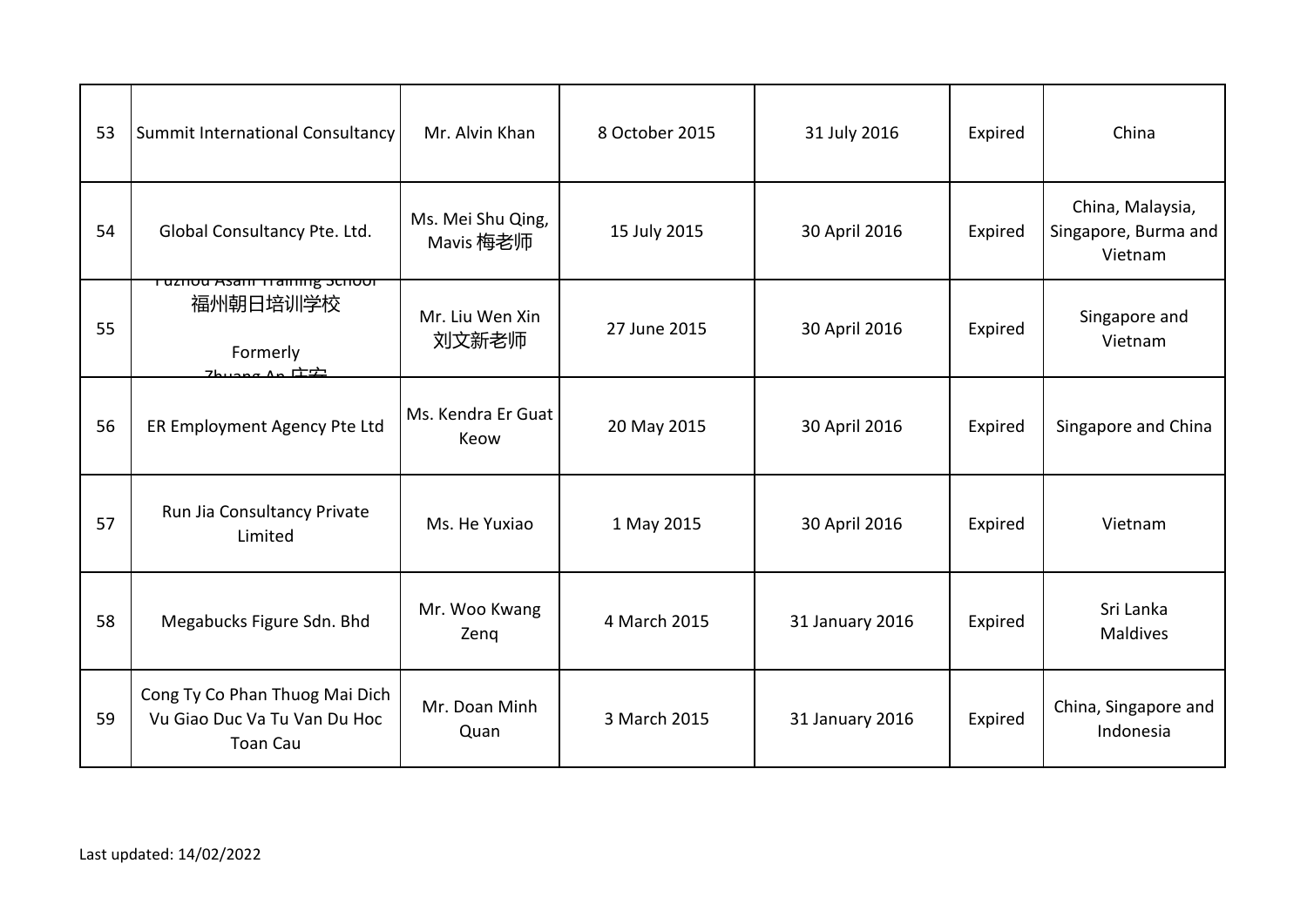| 60 | United Lisen Education Centre Pte<br>Ltd                                  | Ms. Li Jia                | 26 February 2015 | 31 January 2016 | Expired | Malaysia                            |
|----|---------------------------------------------------------------------------|---------------------------|------------------|-----------------|---------|-------------------------------------|
| 61 | <b>GIA Dinh Viet Service Trading</b><br><b>Consultant Company Limited</b> | Ms. Le Huu Danh           | 29 January 2015  | 31 October 2015 | Expired | China                               |
| 62 | Summerset College (Pvt) Ltd                                               | Ms. Shipani<br>Sumangaraa | 20 December 2014 | 31 October 2015 | Expired | China                               |
| 63 | Singreat International Pte. Ltd.                                          | Ms. Sui Lili              | 20 November 2014 | 31 October 2015 | Expired | Vietnam                             |
| 64 | Individual                                                                | Ms. Lee Yoke Choo         | 18 November 2014 | 31 October 2015 | Expired | India, Nepal                        |
| 65 | Individual                                                                | Ms. Chen Chang            | 7 November 2014  | 31 October 2015 | Expired | Laos, Vietnam, China<br>and Myanmar |
| 66 | Cheng He International Education<br><b>Consultant Centre</b>              | Ms. Xu Meijing            | 8 October 2014   | 31 July 2015    | Expired | India                               |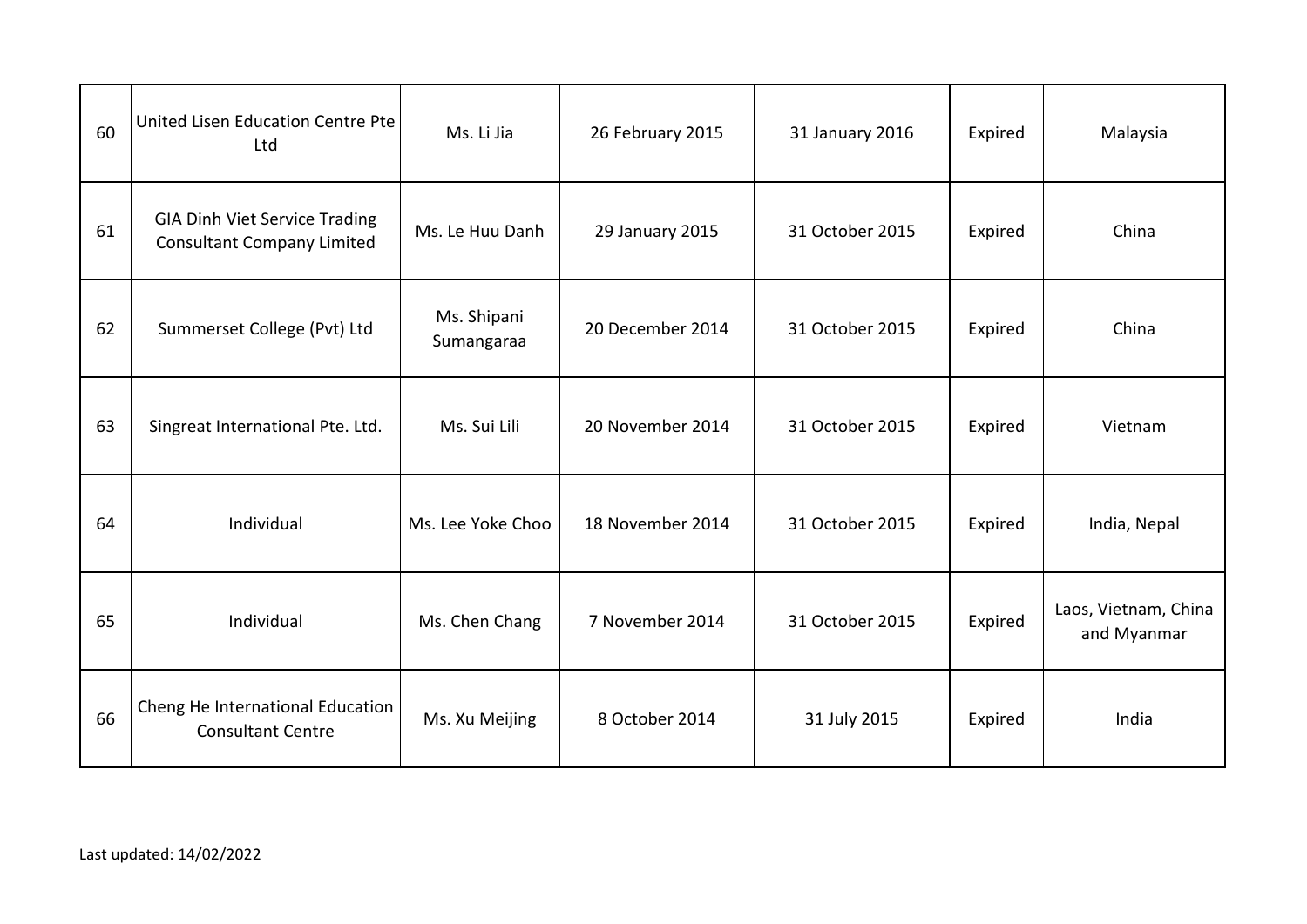| 67 | New World Study Abroad<br><b>Consulting Company Limited</b>              | Ms. Nguyen Thi<br>Cam Tien          | 27 August 2014 | 31 July 2015 | Expired | China, Korea,<br>Indonesia                                                                                |
|----|--------------------------------------------------------------------------|-------------------------------------|----------------|--------------|---------|-----------------------------------------------------------------------------------------------------------|
| 68 | <b>SGD Group of Consultants</b>                                          | Mr. Shivam Sharma                   | 14 July 2014   | 13 July 2015 | Expired | Singapore, Vietnam,<br>China, India and Sri<br>Lanka                                                      |
| 69 | Kzenith Private Limited                                                  | Ms. Koo Chin Jong<br>Susan          | 3 July 2014    | 2 July 2015  | Expired | China                                                                                                     |
| 70 | <b>DII International Education</b><br><b>Consultancy Private Limited</b> | Ms. Devarajan Arthi                 | 18 June 2014   | 17 June 2015 | Expired | Malaysia                                                                                                  |
| 71 | DR International Consultants Pte<br>Ltd                                  | Mr. Ng<br>Raymond/Ms.<br>Queenie Ng | 7 June 2014    | 6 June 2015  | Expired | China                                                                                                     |
| 72 | <b>Global Prime Solutions Pte Ltd</b>                                    | Mr. Ng Kai Seng                     | 1 June 2014    | 31 May 2015  | Expired | <del>muonesia, cilina,</del><br>India, Thailand,<br>Vietnam, Malaysia,<br>Cambodia, Laos and<br>معمممممنا |
| 73 | <b>E-ZY International EduLink Service</b><br>Centre                      | Mr. Ng Boon Chit                    | 8 May 2014     | 7 May 2015   | Expired | China and Singapore                                                                                       |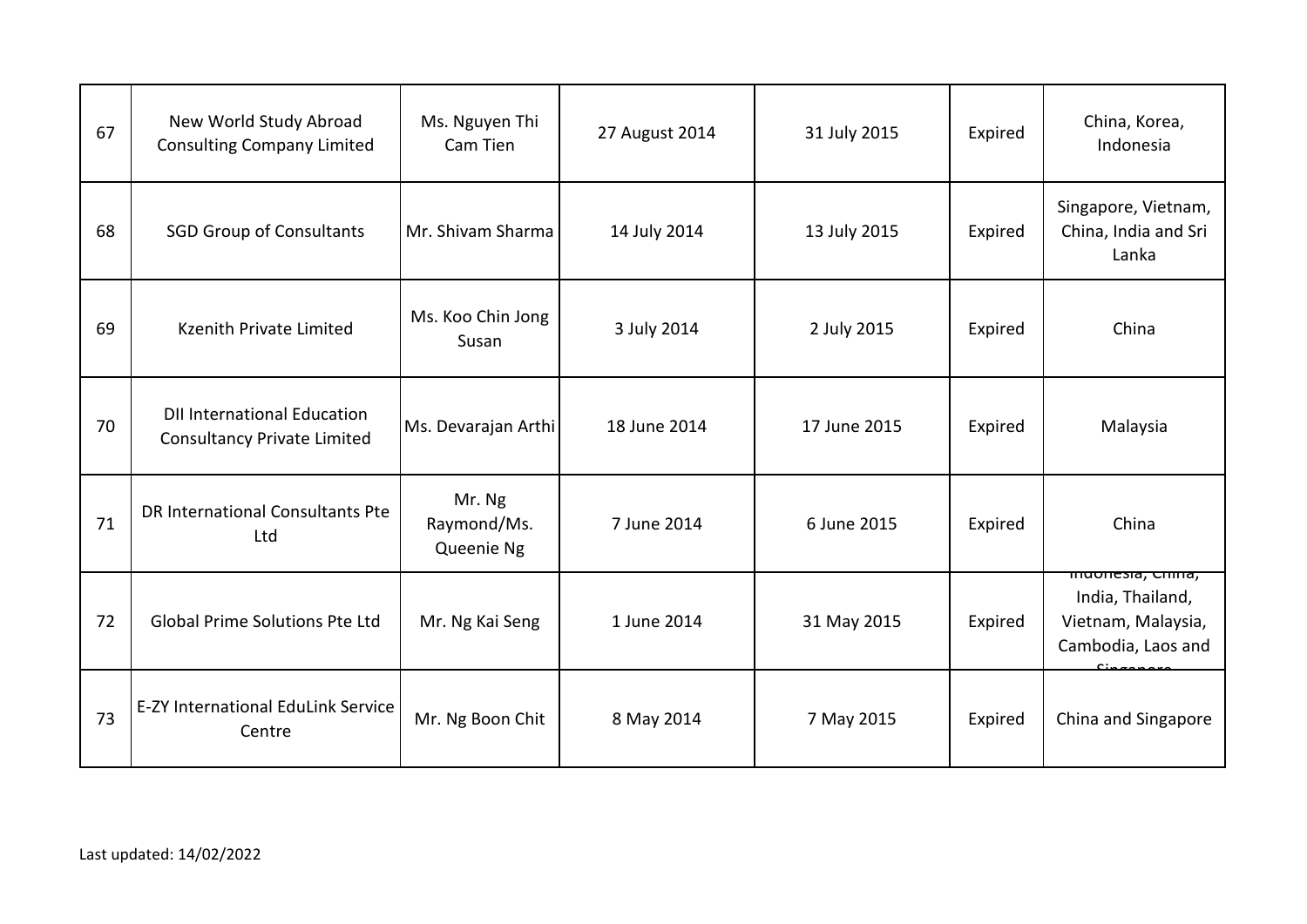| 74 | Individual                                                             | Mr. Tan Poh Guan                | 6 May 2014    | 5 May 2015    | Expired | Vietnam                     |
|----|------------------------------------------------------------------------|---------------------------------|---------------|---------------|---------|-----------------------------|
| 75 | <b>VLIY Hostel LLP</b>                                                 | Ms. Yeo Beng Hwee               | 28 April 2014 | 27 April 2015 | Expired | Vietnam                     |
| 76 | Gateworld International Pte.<br>Limited                                | Mr. Perdip Singh                | 28 April 2014 | 27 April 2015 | Expired | Vietnam                     |
| 77 | Beijing Jeno Huan Yu Education<br><b>Technology Limited Company</b>    | Ms. Yang Jie                    | 16 April 2014 | 15 April 2015 | Expired | China                       |
| 78 | Tan Hoa Limited Company                                                | Mr. Nguyen Thanh<br><b>Binh</b> | 10 March 2014 | 9 March 2015  | Expired | China                       |
| 79 | Hanoi International Study Abroad<br><b>Cooperation Company Limited</b> | Ms. Phan Thi An                 | 7 March 2014  | 6 March 2015  | Expired | China, Vietnam,<br>Cambodia |
| 80 | Viet Human Resource Joint Stock<br>Company (VINAHURE)                  | Ms Pham Thi Hang                | 3 March 2014  | 2 March 2015  | Expired | South Korea                 |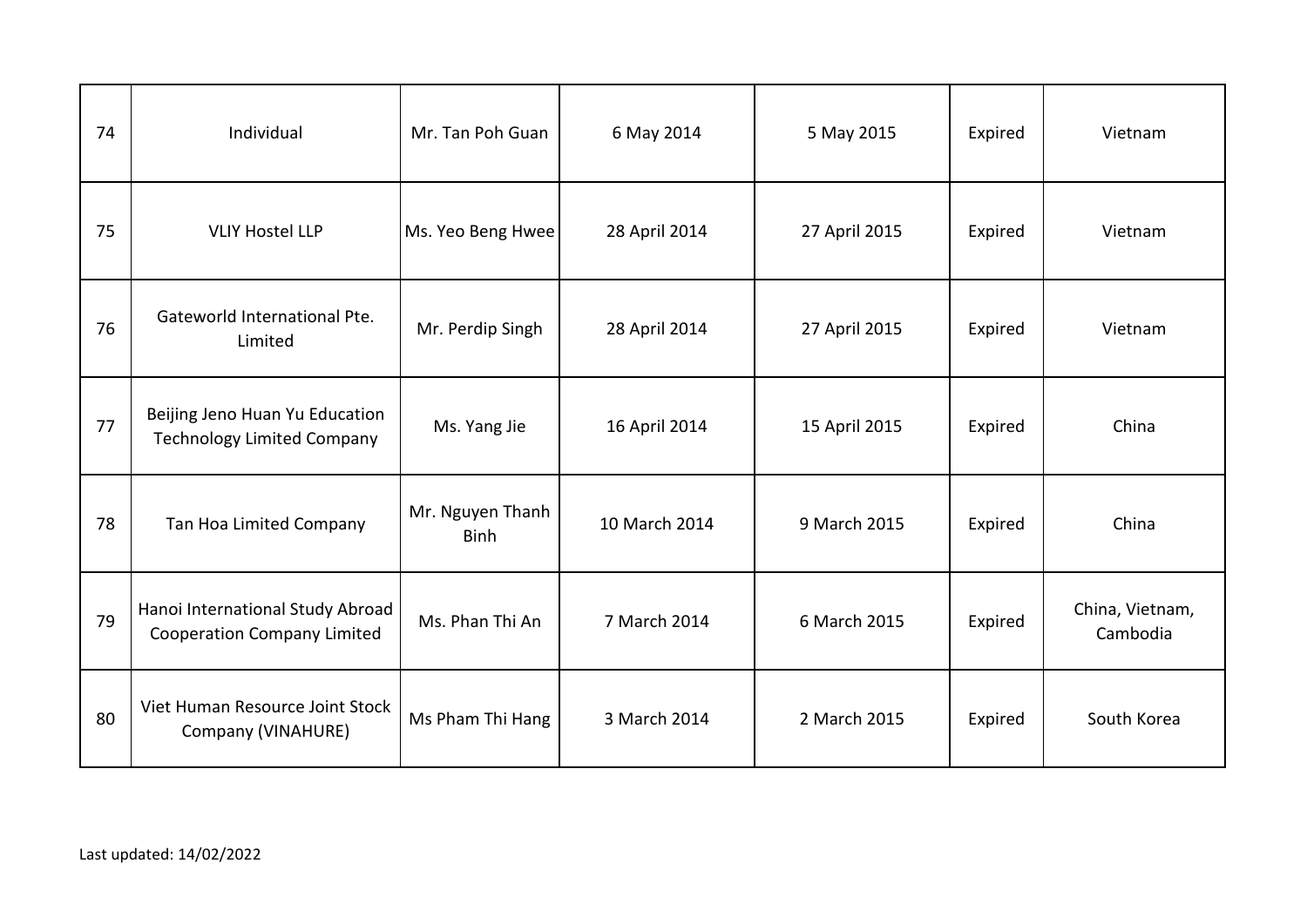| 81 | Bountiful Fortune Harvest PTY.<br>LTD.                | Ms. Peggy Wu Xia<br>Ping | 24 February 2014  | 23 February 2015  | Expired | Malaysia                    |
|----|-------------------------------------------------------|--------------------------|-------------------|-------------------|---------|-----------------------------|
| 82 | EJ Consultancy Pte Ltd                                | Mr. Liu Xiangjun         | 20 September 2013 | 19 September 2014 | Expired | China                       |
| 83 | <b>Onwards Education Consultancy</b><br>Pte Ltd       | Dr. Ma Shaohua           | 12 September 2013 | 11 September 2014 | Expired | Vietnam                     |
| 84 | International Culture Exchange<br>Organization        | Mr. Jang Soo             | 4 September 2013  | 3 September 2014  | Expired | China                       |
| 85 | Global Edge Academy                                   | Ms. Lau Sin Chek         | 21 August 2013    | 20 August 2014    | Expired | Singapore, China            |
| 86 | Kun Ming Foreign Languages<br><b>Education Center</b> | Ms. Yu Min               | 21 August 2013    | 20 August 2014    | Expired | Indonesia, China            |
| 87 | Duc Tu Trading Corporation                            | Mr. Nguyen Trung<br>Tu   | 14 August 2013    | 13 August 2014    | Expired | South Korea,<br>Philippines |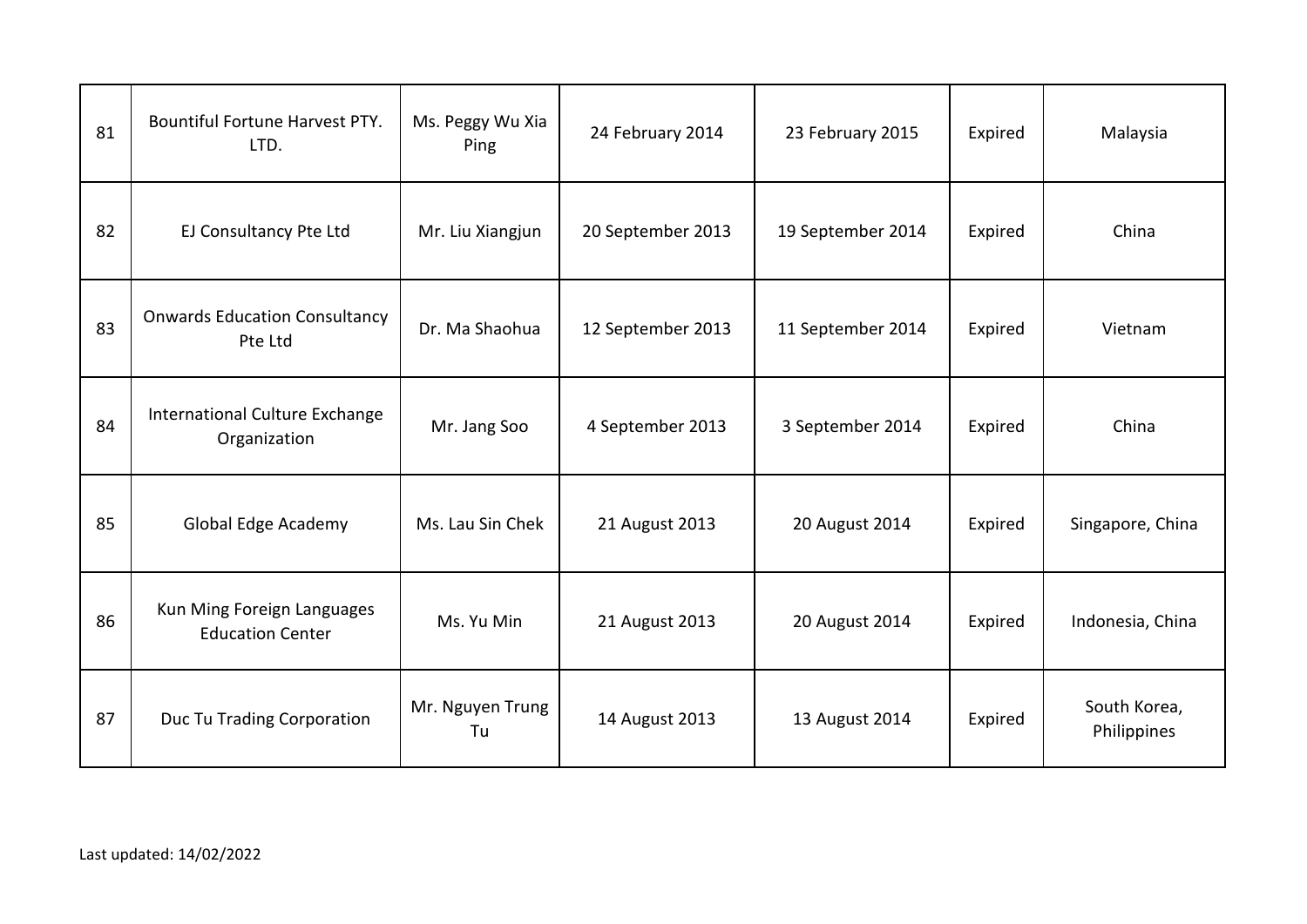| 88 | Guang Zhou City Li Yang Education<br>Consultancy Pte Ltd<br>广州市利昂教育信息咨询有限公<br>司 | Ms. Cheng Dong<br>Mei 成冬梅        | 13 August 2013 | 12 August 2014 | Expired | Thailand, Vietnam,<br>China, Indonesia, India |
|----|---------------------------------------------------------------------------------|----------------------------------|----------------|----------------|---------|-----------------------------------------------|
| 89 | Individual                                                                      | Mr. Zhuo Yihua                   | 5 July 2013    | 4 July 2014    | Expired | China                                         |
| 90 | Individual                                                                      | Ms. Helmy Tan                    | 1 July 2013    | 30 June 2014   | Expired | China                                         |
| 91 | Individual                                                                      | Ms. Emboltorio<br>Lolita Maralit | 6 June 2013    | 5 June 2014    | Expired | Singapore, China,<br>Vietnam                  |
| 92 | Futura Eduserve Pte Ltd                                                         | Mr. Lim Chwee<br><b>Hock</b>     | 22 May 2013    | 21 May 2014    | Expired | India                                         |
| 93 | Individual                                                                      | Mr. Chai Mee Kuan                | 6 May 2013     | 5 May 2014     | Expired | China                                         |
| 94 | Fujian Province Sihai Professional<br><b>Training School</b><br>福建省四海职业培训学校     | Ms. Chong Chao<br>Fong 钟秋芳       | 5 May 2013     | 4 May 2014     | Expired | Vietnam, Laos                                 |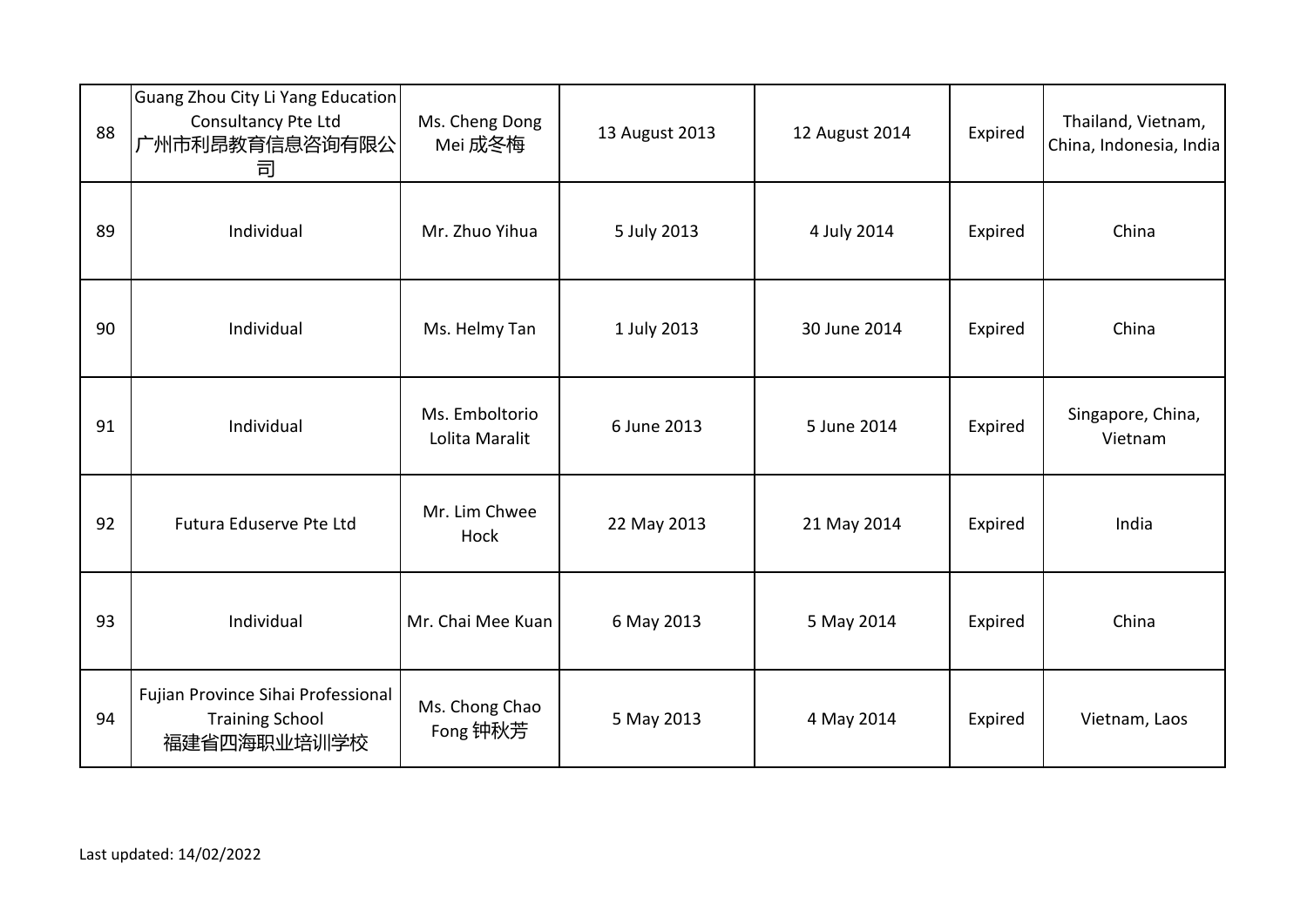| 95  | Individual                                               | Ms. Ng Soh Fong                           | 1 April 2013     | 31 March 2014    | Expired | Sri Lanka, India,<br>Malaysia        |
|-----|----------------------------------------------------------|-------------------------------------------|------------------|------------------|---------|--------------------------------------|
| 96  | Sky High Education Initiatives<br><b>Private Limited</b> | Mr. Patel<br>Nirajkumar<br>Parmanandbhai  | 14 August 2013   | 17 March 2014    | Expired | Philippines, India,<br>China, Bosnia |
| 97  | Jack Capital Solutions Pte Ltd                           | Mr. Chia Seng Hee,<br>Ms. Qian Yonghua    | 16 March 2013    | 15 March 2014    | Expired | Sri Lanka                            |
| 98  | Individual                                               | Mr. Toh Eng Siong                         | 8 March 2013     | 7 March 2014     | Expired | China, Korea,<br>Blangadesh          |
| 99  | <b>AYNA Travel</b>                                       | Mr. Mohamed<br>Nazeer Mohamed<br>Sulaiman | 2 March 2013     | 1 March 2014     | Expired | India                                |
| 100 | PPI Consultancy                                          | Mr. Adrian Tan Kok<br>Jin                 | 27 February 2013 | 26 February 2014 | Expired | India                                |
| 101 | Deon Overseas Education<br>Consultants                   | Mr. Weerakkody<br>Jayanatha               | 30 January 2013  | 29 January 2014  | Expired | China                                |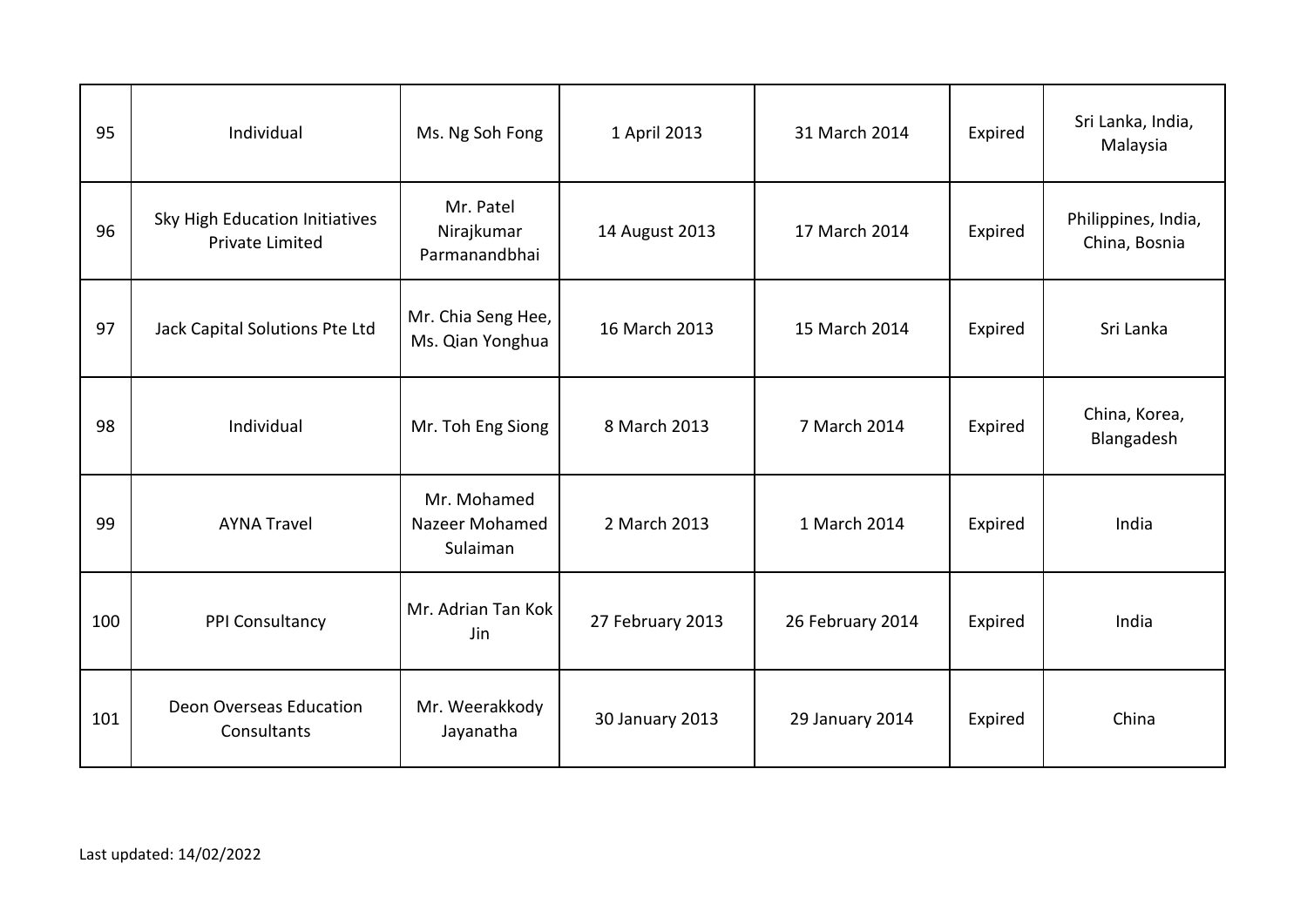| 102 | Fonsong International                        | Mr. Zhang Qian             | 27 December 2012 | 26 December 2013 | Expired | China                                 |
|-----|----------------------------------------------|----------------------------|------------------|------------------|---------|---------------------------------------|
| 103 | Sophiya Consultants                          | Mr. Walia Gurjeet<br>Singh | 12 December 2012 | 11 December 2013 | Expired | Malaysia, Singapore,<br>Australia, UK |
| 104 | <b>Western Overseas</b>                      | Mr. Pardeep Balyan         | 5 December 2012  | 4 December 2013  | Expired | Thailand                              |
| 105 | Individual                                   | Ms. Liu Lina               | 14 November 2012 | 13 November 2013 | Expired | India & China                         |
| 106 | Sindilia Pte Ltd                             | Ms. Ding Liangliang        | 22 October 2012  | 21 October 2013  | Expired | Sri Lanka, Australia                  |
| 107 | Touch Learning & Edu Advisory<br>Sdn. Bhd.   | Mr. Fong Shi Ping          | 9 October 2012   | 8 October 2013   | Expired | Indonesia                             |
| 108 | <b>EDEN Education Limited</b><br>Partnership | Mr. Varintorn<br>Nontatham | 4 October 2012   | 3 October 2013   | Expired | China                                 |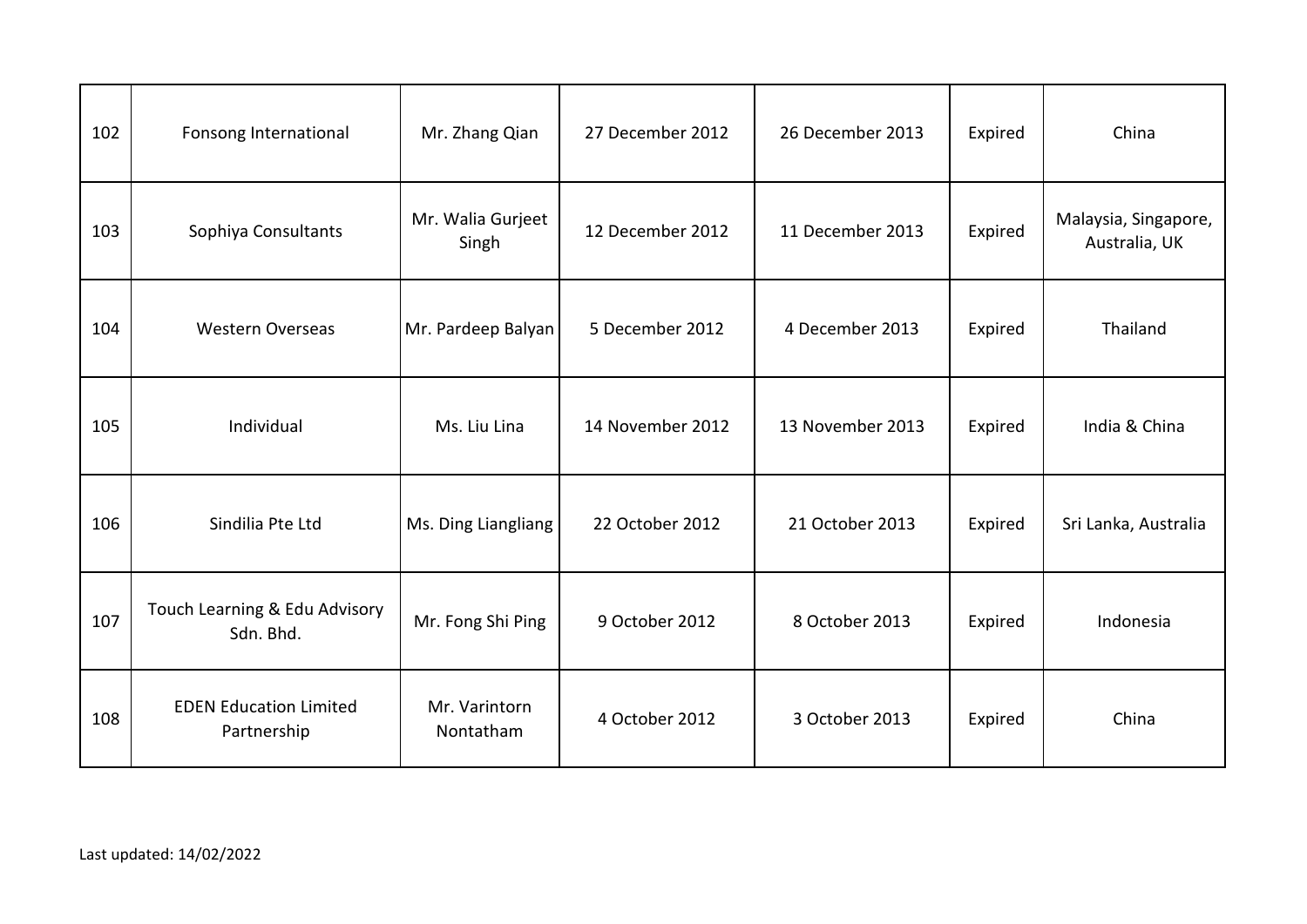| 109 | Sky Asia Consulting Pte. Ltd.                                                                                         | Mr. Benjie Nam<br>Thian Meng             | 18 September 2012 | 17 September 2013 | Expired | Thailand                                                                    |
|-----|-----------------------------------------------------------------------------------------------------------------------|------------------------------------------|-------------------|-------------------|---------|-----------------------------------------------------------------------------|
| 110 | <b>AIEP Education Australia</b>                                                                                       | Dr. Pathegama<br>Sugala Ranjanie         | 31 August 2012    | 30 August 2013    | Expired | China, Malaysia                                                             |
| 111 | Individual                                                                                                            | Ms. Paulina                              | 24 August 2012    | 23 August 2013    | Expired | Singapore, Sri Lanka,<br>India, China,<br>Philippines, Malaysia,<br>Vietnam |
| 112 | <del>beijing <i>sin ii</i> bo ruan stuuy</del><br>Abroad Consultancy Services Co.,<br>Ltd<br>北京市纪博园留学咨询服务有限 <br>主/エハヨ | Mr. Gao Yitian                           | 23 August 2012    | 22 August 2013    | Expired | China                                                                       |
| 113 | <b>EduFactors Consultancy Services</b><br>Ltd                                                                         | Mr. Jayamanna Don<br><b>Sunek Nirmal</b> | 21 August 2012    | 20 August 2013    | Expired | Vietnam                                                                     |
| 114 | Individual                                                                                                            | Ms. Yuan Fei<br>Mr. Starlee Jose         | 13 August 2012    | 12 August 2013    | Expired | China                                                                       |
| 115 | <b>ETT</b>                                                                                                            | Mr. Wan Weng Fatt                        | 25 July 2012      | 24 July 2013      | Expired | Singapore                                                                   |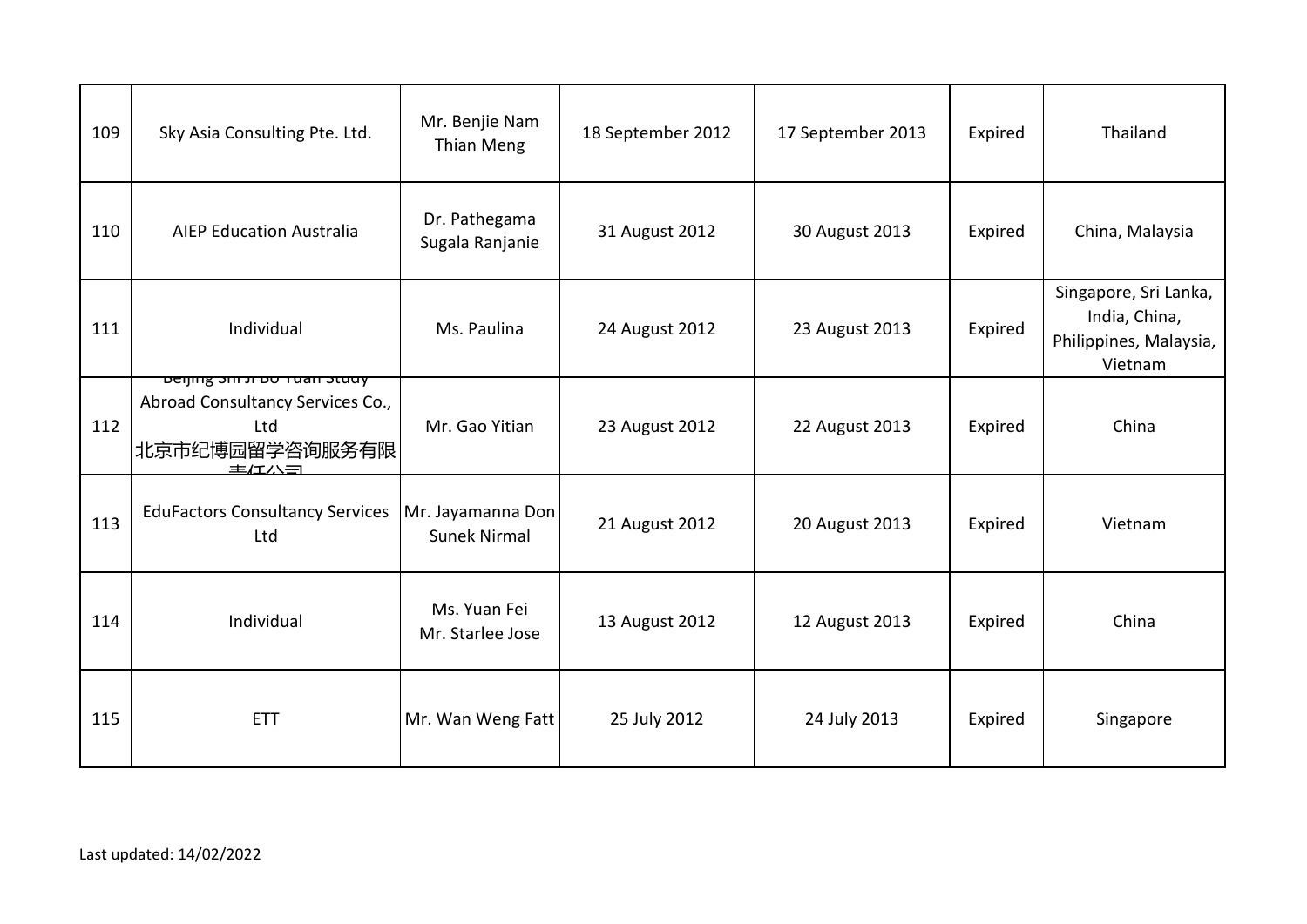| 116 | Zhu Hai South Wind Business Co.,<br>Ltd.       | Mr. Huang<br>Songping                   | 24 July 2012  | 23 July 2013  | Expired | China, Vietnam,<br>Cambodia |
|-----|------------------------------------------------|-----------------------------------------|---------------|---------------|---------|-----------------------------|
| 117 | Thuanphat Investment & Service.,<br><b>JSC</b> | Ms. Ha Lan Anh                          | 17 July 2012  | 16 July 2013  | Expired | Vietnam                     |
| 118 | Individual                                     | Ms. Li Mengru                           | 11 June 2012  | 10 June 2013  | Expired | Malaysia                    |
| 119 | <b>BEALAN</b>                                  | Mr. Joseph Tay Gek<br>Hong              | 5 June 2012   | 4 June 2013   | Expired | China                       |
| 120 | Individual                                     | Ms. Huang Sai Fang,<br>Ms. Lin Mei Qing | 7 May 2012    | 6 May 2013    | Expired | China                       |
| 121 | Individual                                     | Ms. Nguyen Thi<br>Hong Van              | 17 April 2012 | 16 April 2013 | Expired | Singapore                   |
| 122 | Edujaya Resources                              | Mr. Chan Yuen<br>Chee                   | 10 April 2012 | 9 April 2013  | Expired | Singapore & China           |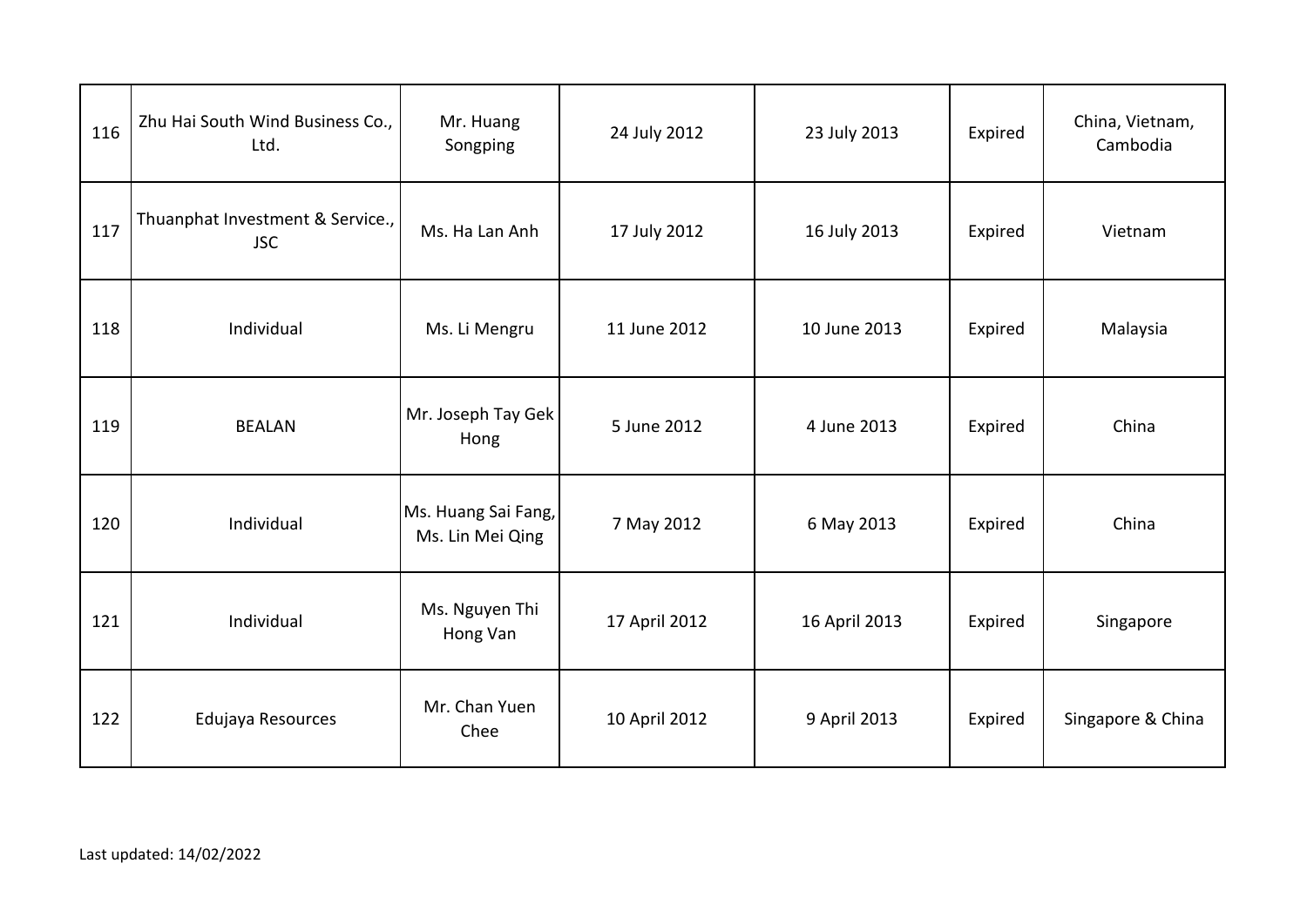| 123 | <b>CIIC Education International</b>                   | Ms. Peng Yi                 | 22 March 2012    | 21 March 2013    | Expired | China                                                                        |
|-----|-------------------------------------------------------|-----------------------------|------------------|------------------|---------|------------------------------------------------------------------------------|
| 124 | Ace Linking Pte Ltd                                   | Ms. He Yan Sha<br>何老师       | 21 March 2012    | 20 March 2013    | Expired | China                                                                        |
| 125 | <b>Starlight Education Academy Pte</b><br>Ltd         | Mr. Tan Jian Hong,<br>Kevin | 14 March 2012    | 13 March 2013    | Expired | China                                                                        |
| 126 | Individual                                            | Ms. Li Zhiyi                | 6 March 2012     | 5 March 2013     | Expired | China                                                                        |
| 127 | Individual                                            | Mr. Wang Shifan             | 2 March 2012     | 1 March 2013     | Expired | China                                                                        |
| 128 | Individual                                            | Ms. Li Xiuyan               | 17 February 2012 | 16 February 2013 | Expired | Sri Lanka & India                                                            |
| 129 | Nan Chang City Ge Rui Education<br>Management Pte Ltd | Ms. Liu Xingning            | 17 February 2012 | 16 February 2013 | Expired | Singapore, Vietnam,<br>Thailand, Malaysia,<br>Indonesia, Brunei,<br>Cambodia |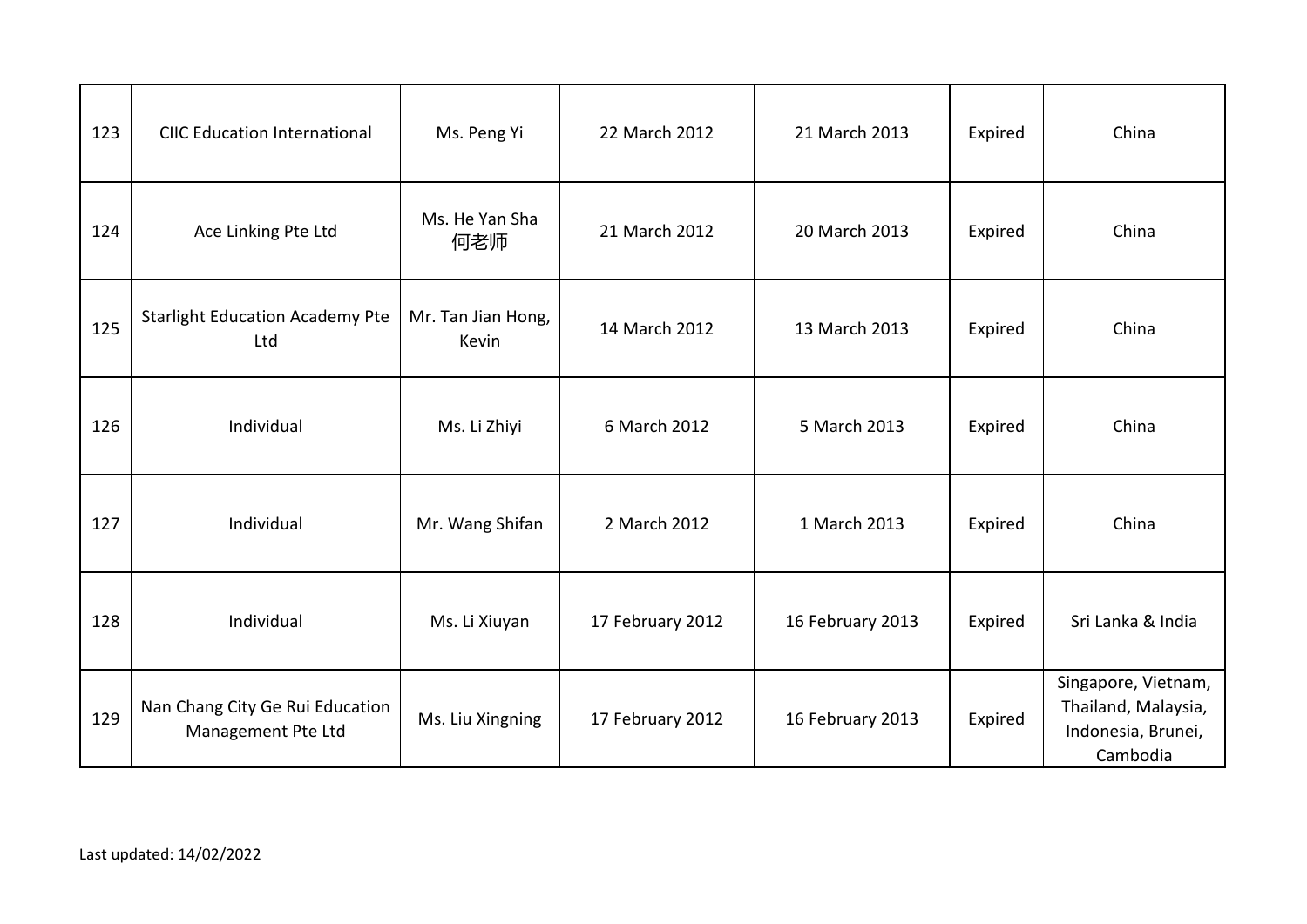| 130 | Individual                                                                                                   | Mr. Yeo Jwee Huat                               | 30 January 2012  | 29 January 2013  | Expired | China                                                    |
|-----|--------------------------------------------------------------------------------------------------------------|-------------------------------------------------|------------------|------------------|---------|----------------------------------------------------------|
| 131 | <b>Singapore Sharroong Enterprise</b><br>Pte Ltd Zhan Jiang Representative<br>Office<br>新加坡东山企业有限公司湛江代<br>主从 | Mr. Wang Yang<br>王阳                             | 13 January 2012  | 12 January 2013  | Expired | Indonesia, China                                         |
| 132 | Deon International Education<br>Consultancy Pte Ltd                                                          | Arachchige<br>Daminda<br>Karunarathne<br>Dororo | 12 January 2012  | 11 January 2013  | Expired | China                                                    |
| 133 | Ray Hunt Security Pte Ltd                                                                                    | Mr. Raymond Han<br>Chin Kwang                   | 3 January 2012   | 2 January 2013   | Expired | Singapore, Vietnam,<br>China, Korea, India, Sri<br>Lanka |
| 134 | Massachusetts Academie Limited   Mr. Chua Nghee Jin                                                          |                                                 | 1 December 2011  | 30 November 2012 | Expired | Singapore                                                |
| 135 | Individual                                                                                                   | Mr. Lee Cheng Kang                              | 22 November 2011 | 21 November 2012 | Expired | Korea                                                    |
| 136 | Individual                                                                                                   | Ms. Huang Liying                                | 22 November 2011 | 21 November 2012 | Expired | China                                                    |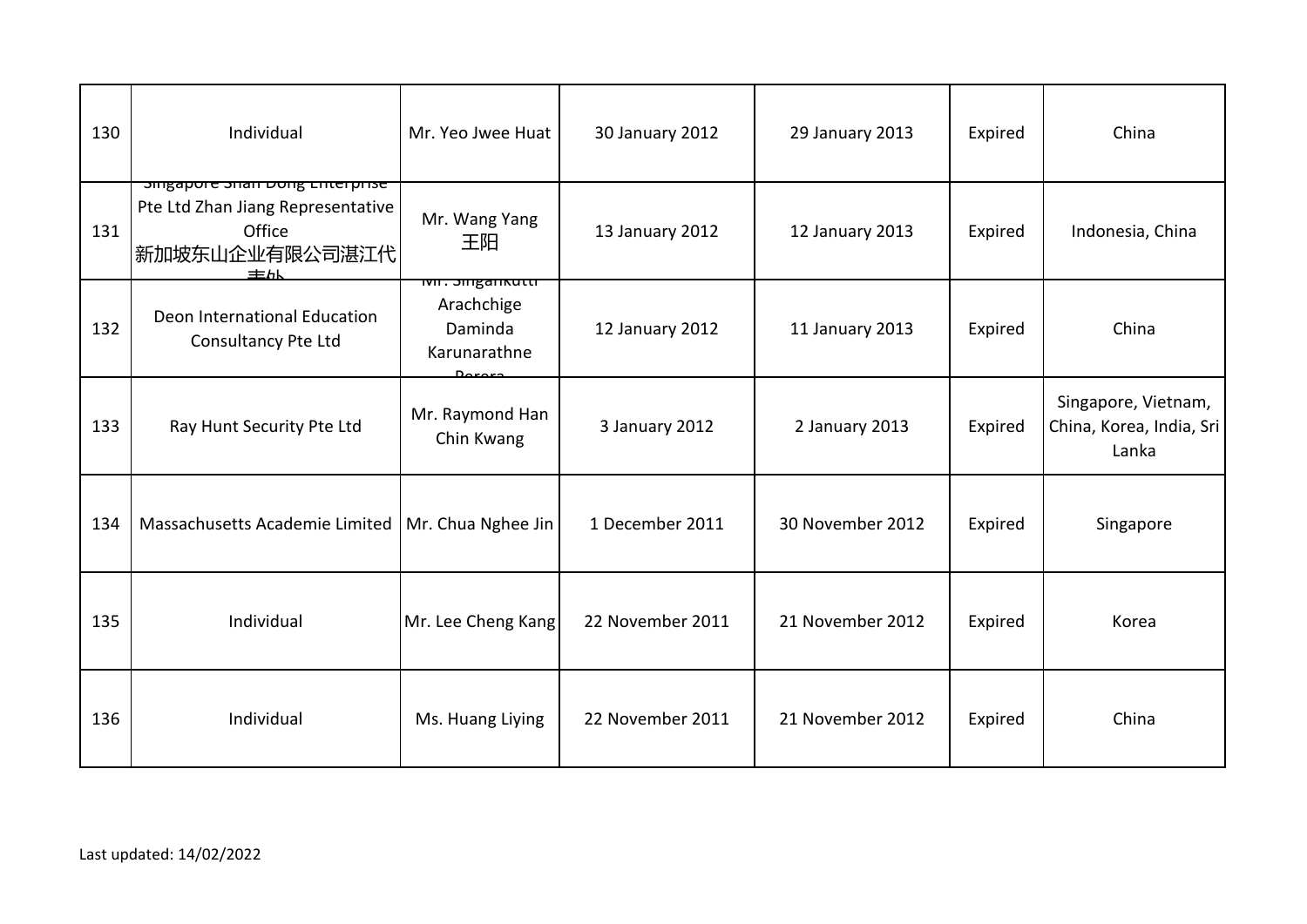| 137 | Individual                          | Mr. Chua Shen Wei<br>(Gavin)  | 15 November 2011  | 14 November 2012  | Expired | China   |
|-----|-------------------------------------|-------------------------------|-------------------|-------------------|---------|---------|
| 138 | Individual                          | Ms. Wang Lei 王蕾               | 9 November 2011   | 8 November 2012   | Expired | China   |
| 139 | Korea International Institute (KII) | Mr. Yang Hyun Kyu,<br>Kelvin  | 5 October 2011    | 4 October 2012    | Expired | China   |
| 140 | Sino-Overseas Consultancy           | Mr. Wei Xiaochun              | 29 September 2011 | 28 September 2012 | Expired | Vietnam |
| 141 | Individual                          | Ms. Yao Haiyun                | 29 September 2011 | 28 September 2012 | Expired | China   |
| 142 | Asia Link International Services    | Mr. Zhao Xue Chun,<br>Sam 赵雪春 | 8 September 2011  | 7 September 2012  | Expired | China   |
| 143 | Individual                          | Mr. Goh Say Pian              | 31 August 2011    | 30 August 2012    | Expired | China   |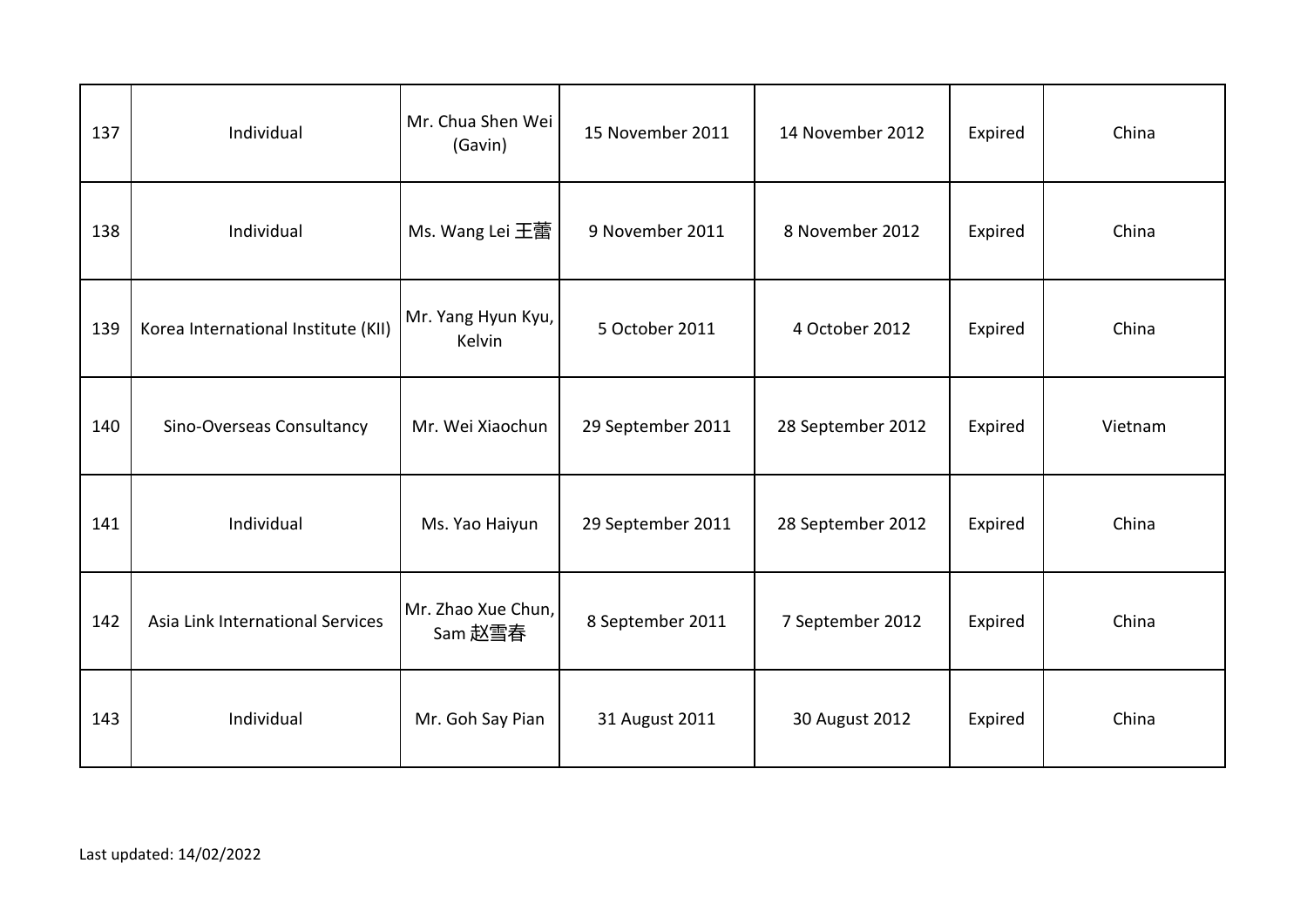| 144 | Tan Hoa Company Limited                                                                                               | Mr. Nguyen Thanh<br>Luan | 16 August 2011 | 15 August 2012 | Expired | China |
|-----|-----------------------------------------------------------------------------------------------------------------------|--------------------------|----------------|----------------|---------|-------|
| 145 | Qi Hang Consultants Pte Ltd                                                                                           | Mr. Sun Yang             | 12 August 2011 | 11 August 2012 | Expired | China |
| 146 | Individual                                                                                                            | Mr. Wang Yifan           | 8 August 2011  | 7 August 2012  | Expired | China |
| 147 | Multi-Eservice Enterprise                                                                                             | Mr. Hu Zheng             | 29 July 2011   | 28 July 2012   | Expired | China |
| 148 | Jiyuan Wenzheng Foreign<br>Language School (f.k.a China<br>Henan International Education<br>Exchanges & Services Ltd) | Mr. Zhai Wenzheng        | 6 July 2011    | 5 July 2012    | Expired | China |
| 149 | Individual                                                                                                            | Mr. Wu Zhi Huan<br>吴志寰   | 2 July 2011    | 1 July 2012    | Expired | China |
| 150 | Individual                                                                                                            | Mr. Li Shouren           | 1 July 2011    | 30 June 2012   | Expired | China |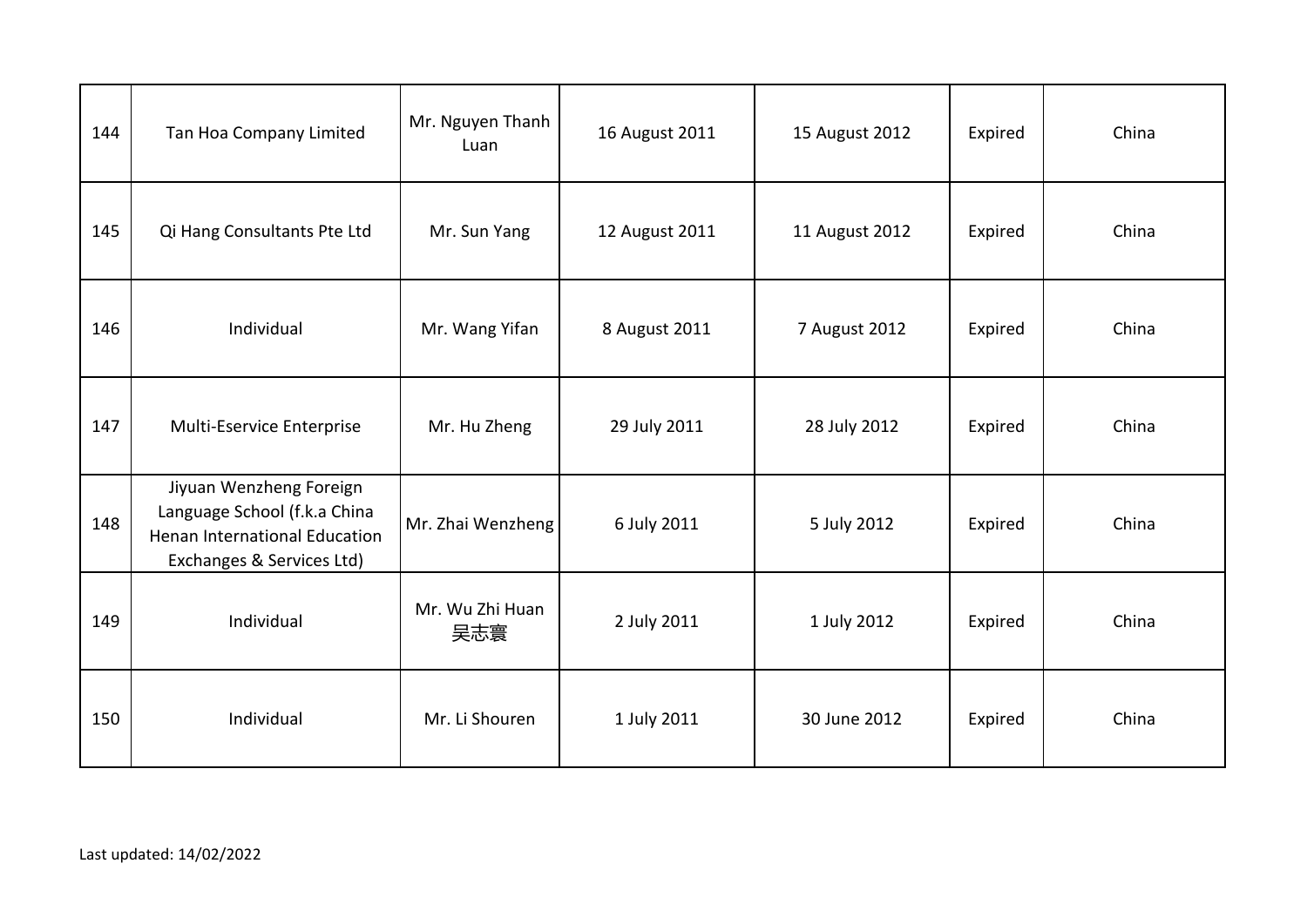| 151 | Individual                                        | Ms. Zhong Ying                                        | 21 June 2011  | 20 June 2012  | Expired | Sri Lanka |
|-----|---------------------------------------------------|-------------------------------------------------------|---------------|---------------|---------|-----------|
| 152 | Min Xin International Pte Ltd                     | Ms. Su Ailing                                         | 31 May 2011   | 30 May 2012   | Expired | China     |
| 153 | Qingdao Peng Rui Education<br>Consultancy Pte Ltd | Ms. Zhang Kai Jie                                     | 12 May 2011   | 11 May 2012   | Expired | Singapore |
| 154 | Dingli Consultancy Pte Ltd                        | Ms. Ding Yuanfang                                     | 12 May 2011   | 11 May 2012   | Expired | China     |
| 155 | Singhapur Information<br>Technologies             | Mr.De Mel<br>Laxapathi<br>Vidanelage Peter<br>Bernard | 5 May 2011    | 4 May 2012    | Expired | Singapore |
| 156 | Individual                                        | Ms. Suo Saw Wan                                       | 19 April 2011 | 18 April 2012 | Expired | China     |
| 157 | <b>Heavenly Management</b><br>Consultants         | Mr. Lau Khee Leong                                    | 12 April 2011 | 11 April 2012 | Expired | China     |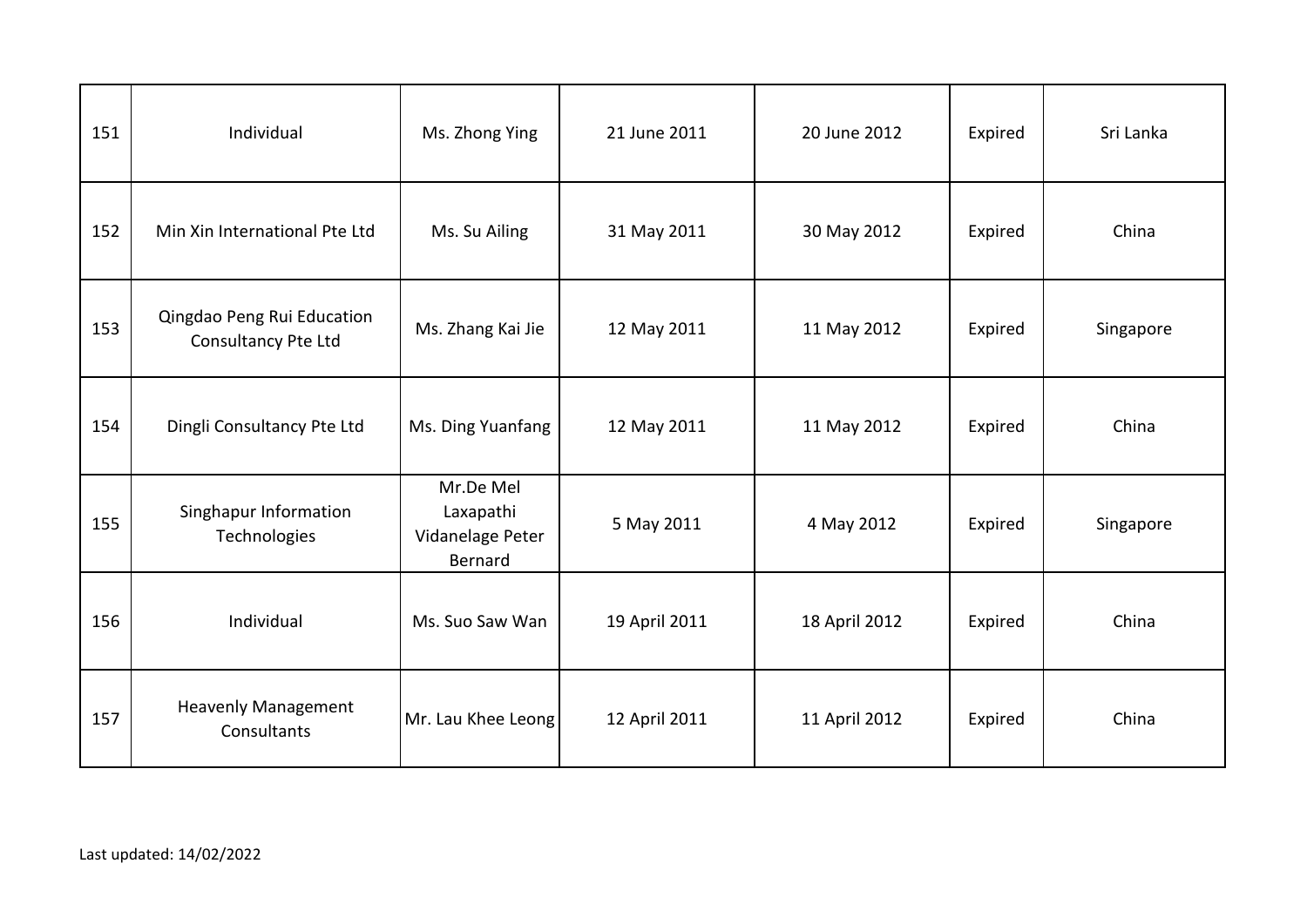| 158 | Henan Hua Yuan Education<br>Consultancy Service Pte Ltd | Ms. Zhang Hong           | 6 April 2011     | 5 April 2012     | Expired | China     |
|-----|---------------------------------------------------------|--------------------------|------------------|------------------|---------|-----------|
| 159 | Individual                                              | Ms. Ong Lay Kheng        | 6 April 2011     | 5 April 2012     | Expired | Singapore |
| 160 | Seven Global Pte Ltd                                    | Mr. Li Zai Zhou<br>李再洲   | 16 March 2011    | 15 March 2012    | Expired | China     |
| 161 | Individual                                              | Ms. Wang Chao Yun<br>王朝云 | 16 March 2011    | 15 March 2012    | Expired | Singapore |
| 162 | <b>Global Business Management</b><br>Center Pte Ltd     | Ms. Wang Li              | 11 March 2011    | 10 March 2012    | Expired | Singapore |
| 163 | Thoughts Freed Counsel Services   Shi Yong Qing / Amy   |                          | 28 January 2011  | 27 January 2012  | Expired | Indonesia |
| 164 | Individual                                              | Mr. Cai Wenchao<br>蔡文超   | 13 December 2010 | 12 December 2011 | Expired | Singapore |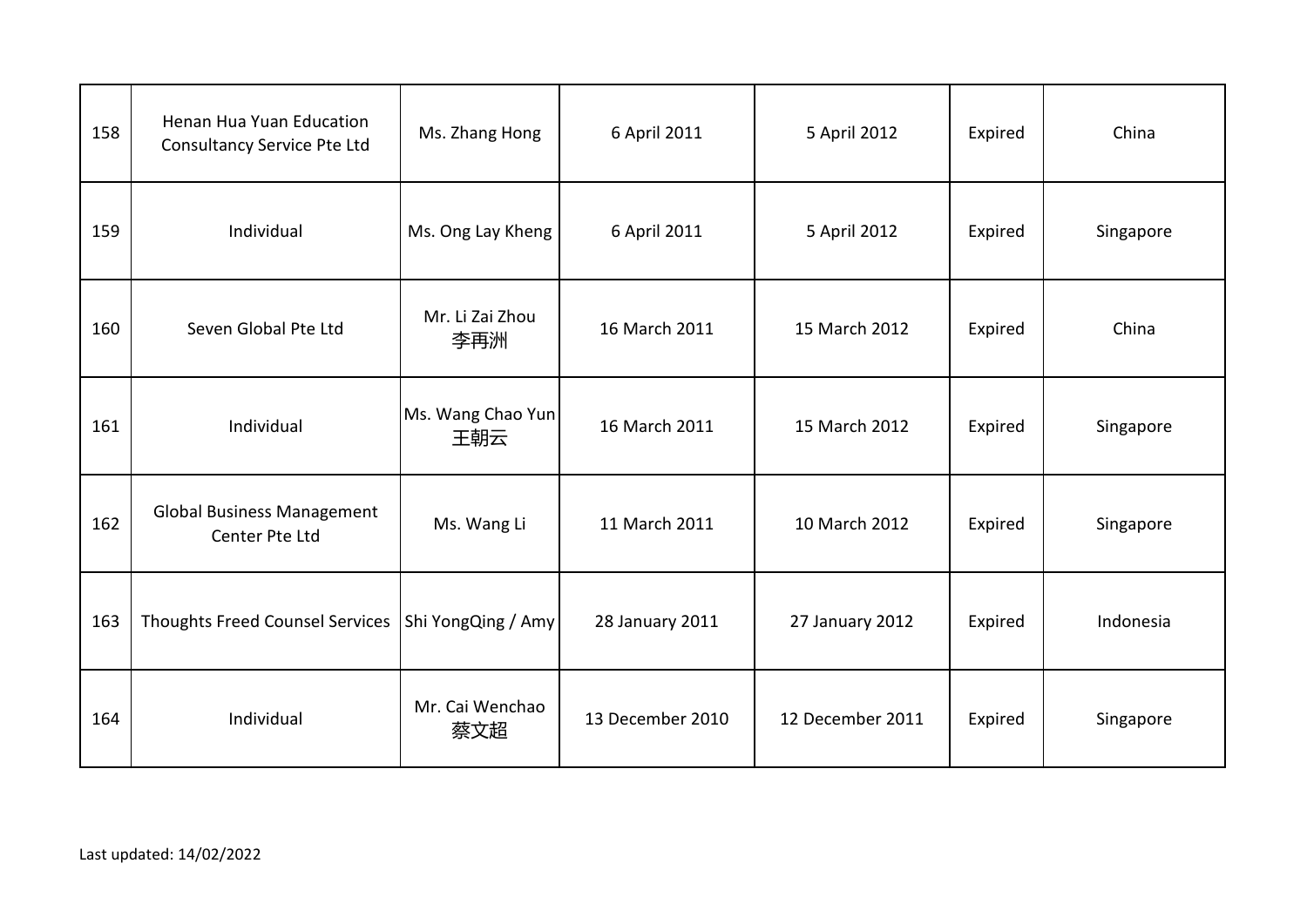| 165 | Elite Education & Talent Centre<br>Pte Ltd    | Mr. Seah Thiam<br>Hock                                   | 2 December 2010  | 1 December 2011  | Expired | China     |
|-----|-----------------------------------------------|----------------------------------------------------------|------------------|------------------|---------|-----------|
| 166 | Individual                                    | Mr. Lee Chong<br>Chiong                                  | 1 December 2010  | 30 November 2011 | Expired | Singapore |
| 167 | <b>International Student Network</b><br>(ISN) | Ms. Natini                                               | 20 November 2010 | 19 November 2011 | Expired | Singapore |
| 168 | John Stanley Services Pte Ltd                 | Mr. Ooi Peng Lee,<br>John<br>Mr. Leong Khai Pun<br>Elvin | 19 November 2010 | 18 November 2011 | Expired | Singapore |
| 169 | China Legal Bureau (Singapore)                | Mr. Li Ming Jun                                          | 14 October 2010  | 13 October 2011  | Expired | China     |
| 170 | <b>HR BIZ Constultants</b>                    | Mr. Muhammad<br>Hasrat                                   | 14 October 2010  | 13 October 2011  | Expired | Singapore |
| 171 | CTM Management College Pte Ltd                | Mr. Ma Jianning                                          | 12 October 2010  | 11 October 2011  | Expired | Singapore |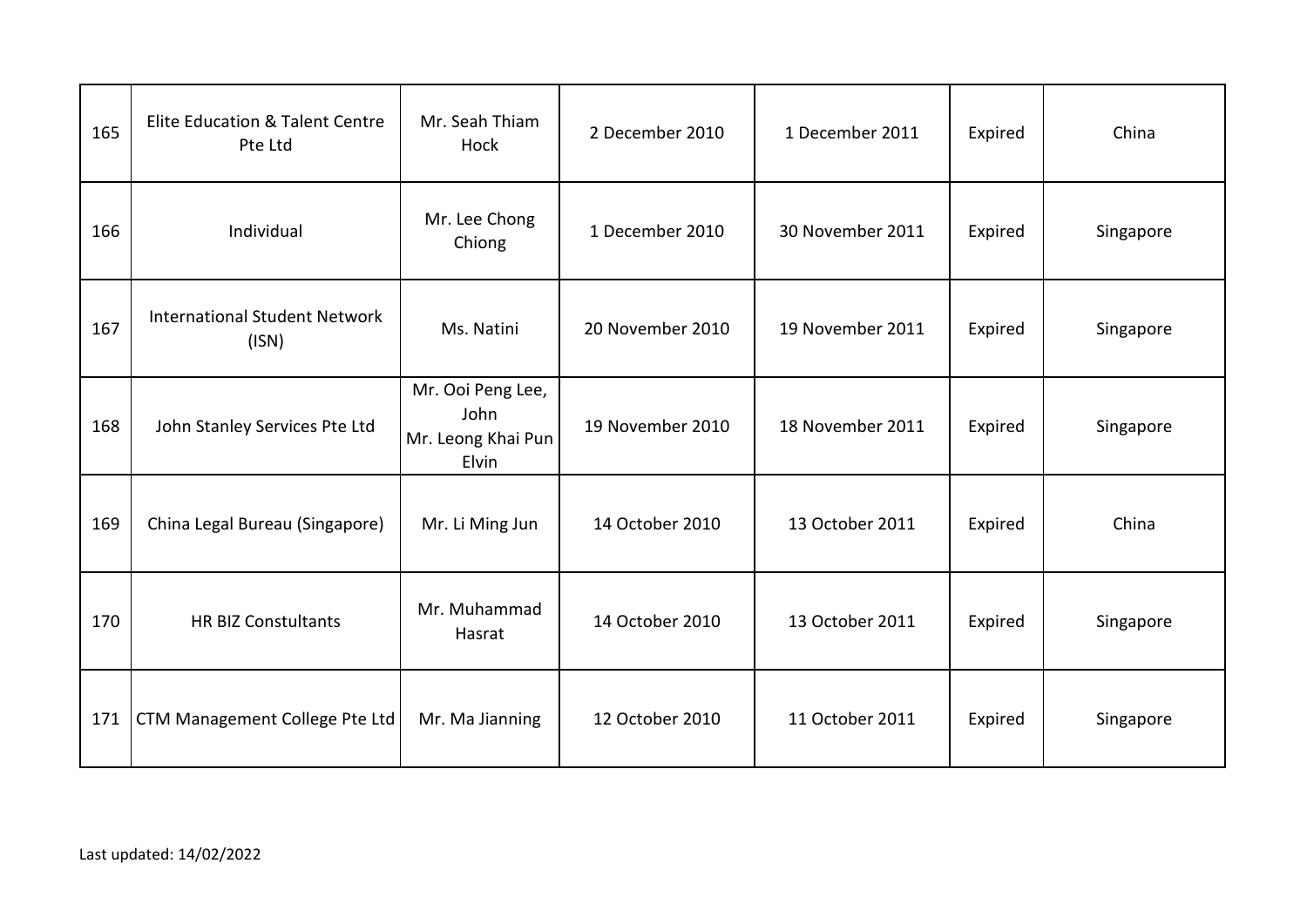| 172 | <b>Education Matters Pte Ltd</b>                                           | Mr. Lee Kah Tiong                       | 7 October 2010    | 6 October 2011    | Expired | Singapore                        |
|-----|----------------------------------------------------------------------------|-----------------------------------------|-------------------|-------------------|---------|----------------------------------|
| 173 | Individual                                                                 | Ms. Li Min 李敏                           | 5 October 2010    | 4 October 2011    | Expired | Singapore                        |
| 174 | Individual                                                                 | Mr. Or Hup Kiat<br>Thomus               | 4 October 2010    | 3 October 2011    | Expired | Hong Kong & China &<br>Singapore |
| 175 | Individual                                                                 | Mr. Lim Heng Lin                        | 1 October 2010    | 30 September 2011 | Expired | China                            |
| 176 | <b>HL Consulting Group</b>                                                 | Mr. Edmond Liew<br>Teck Loon            | 25 September 2010 | 24 September 2011 | Expired | Singapore & China                |
| 177 | Queen's School Of Management                                               | Ms. Huang Sai Fang,<br>Ms. Lin Mei Qing | 6 September 2010  | 5 September 2011  | Expired | China                            |
| 178 | <b>ASMA Investment And Visa</b><br>Services Limited<br>澳大利亚投资及签证服务有限公<br>司 | Mr. Ho Lai Ching,<br>Eling              | 31 August 2010    | 30 August 2011    | Expired | China                            |